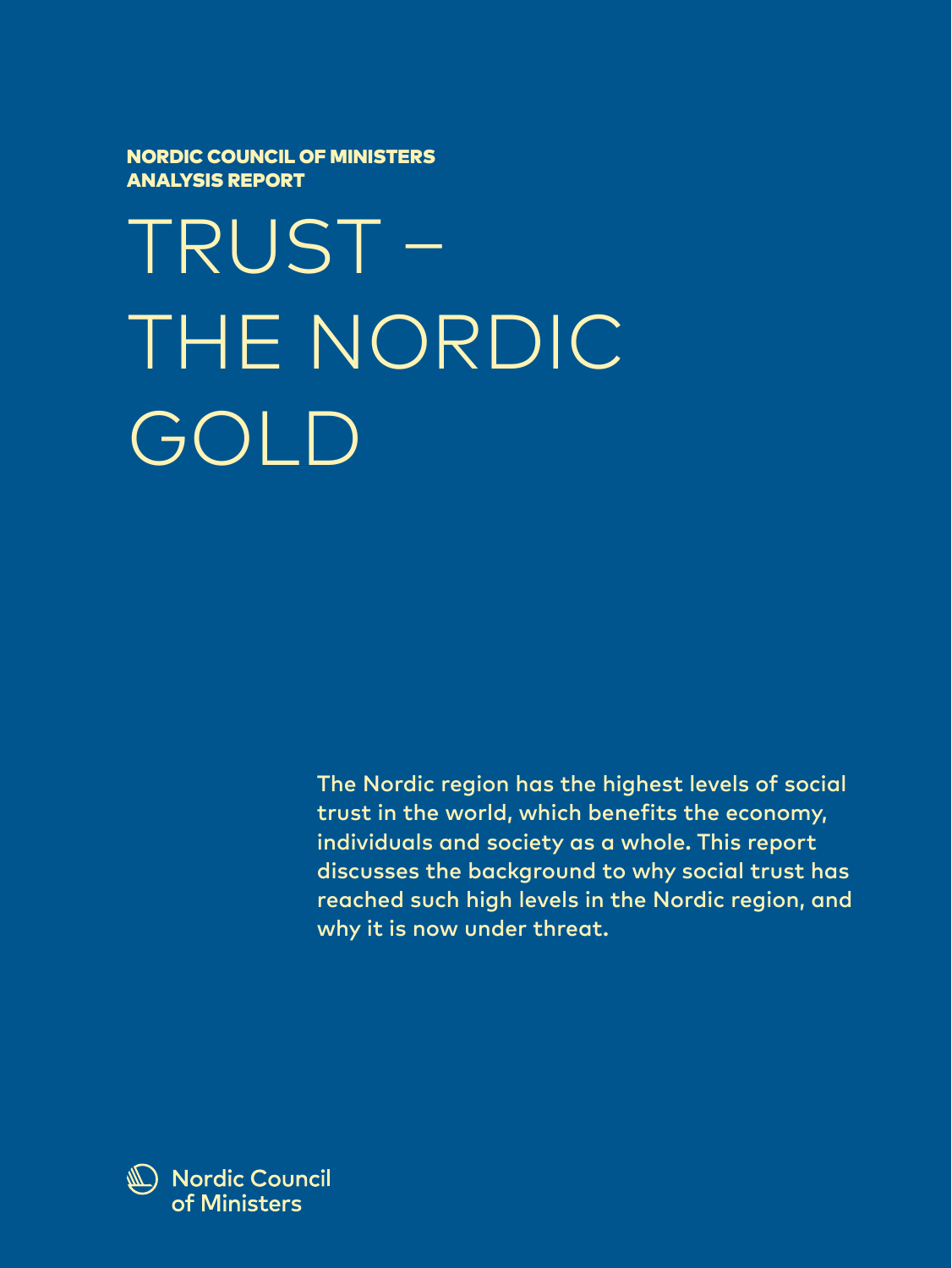#### **Trust – the Nordic Gold**

*Ulf Andreasson*

ISBN 978-92-893-5037-2 (PRINT) ISBN 978-92-893-5038-9 (PDF) ISBN 978-92-893-5039-6 (EPUB) http://dx.doi.org/10.6027/ANP2017-737 ANP 2017:737

© Nordic Council of Ministers 2017

Layout: Mette Agger Tang Print: Rosendahls

Printed in Denmark



#### **Nordic Co-operation**

*Nordic co-operation* is one of the world's most extensive forms of regional collaboration, involving Denmark, Finland, Iceland, Norway, Sweden, and the Faroe Islands, Greenland, and Åland.

*Nordic co-operation* has firm traditions in politics, the economy, and culture. It plays an important role in European and international collaboration, and aims at creating a strong Nordic community in a strong Europe.

*Nordic co-operation* seeks to safeguard Nordic and regional interests and principles in the global community. Common Nordic values help the region solidify its position as one of the world's most innovative and competitive.

**Nordic Council of Ministers Ved Stranden 18 DK-1061 Copenhagen K**

Download publications at www.norden.org/nordpub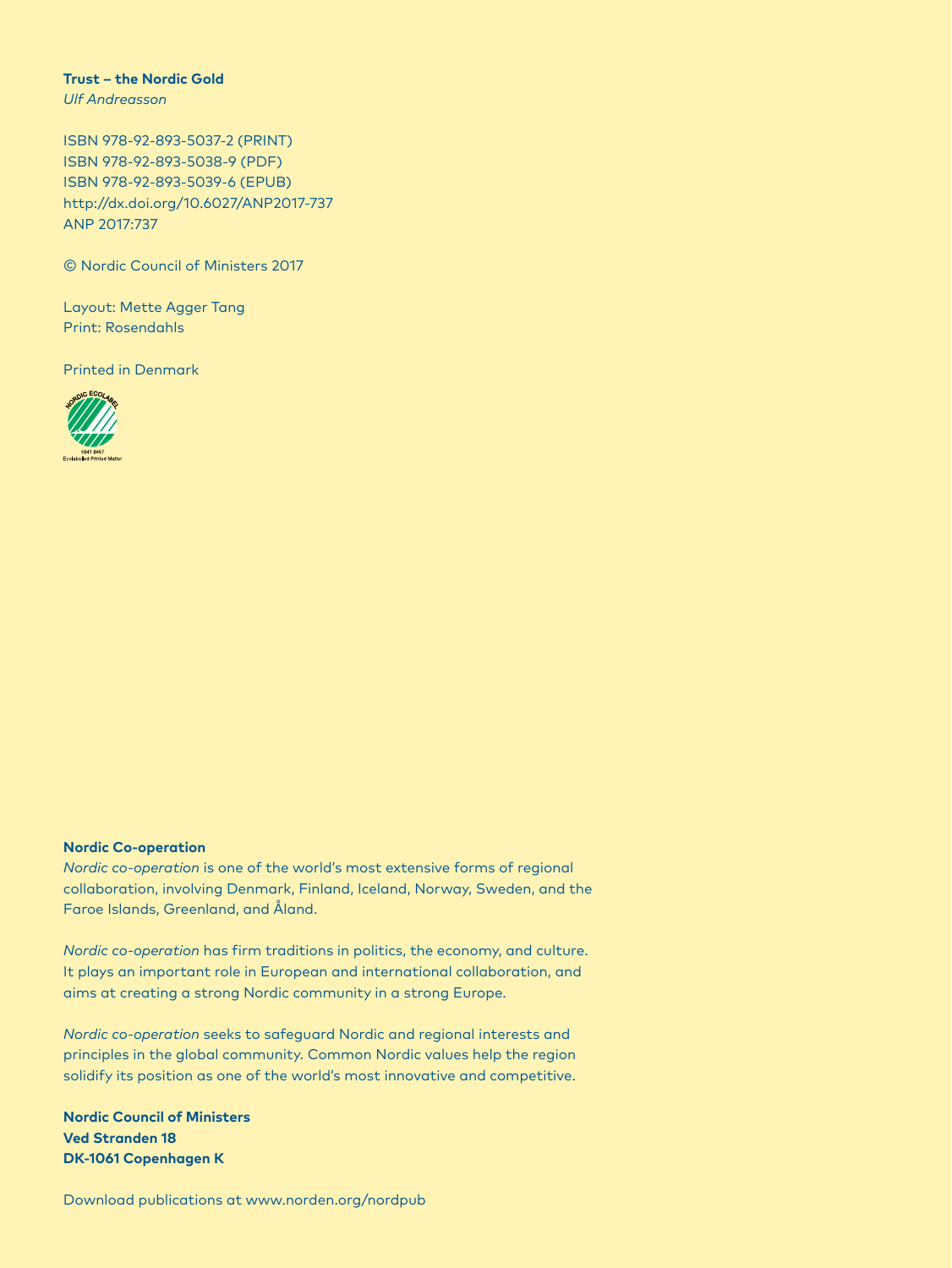TRUST – THE NORDIC GOLD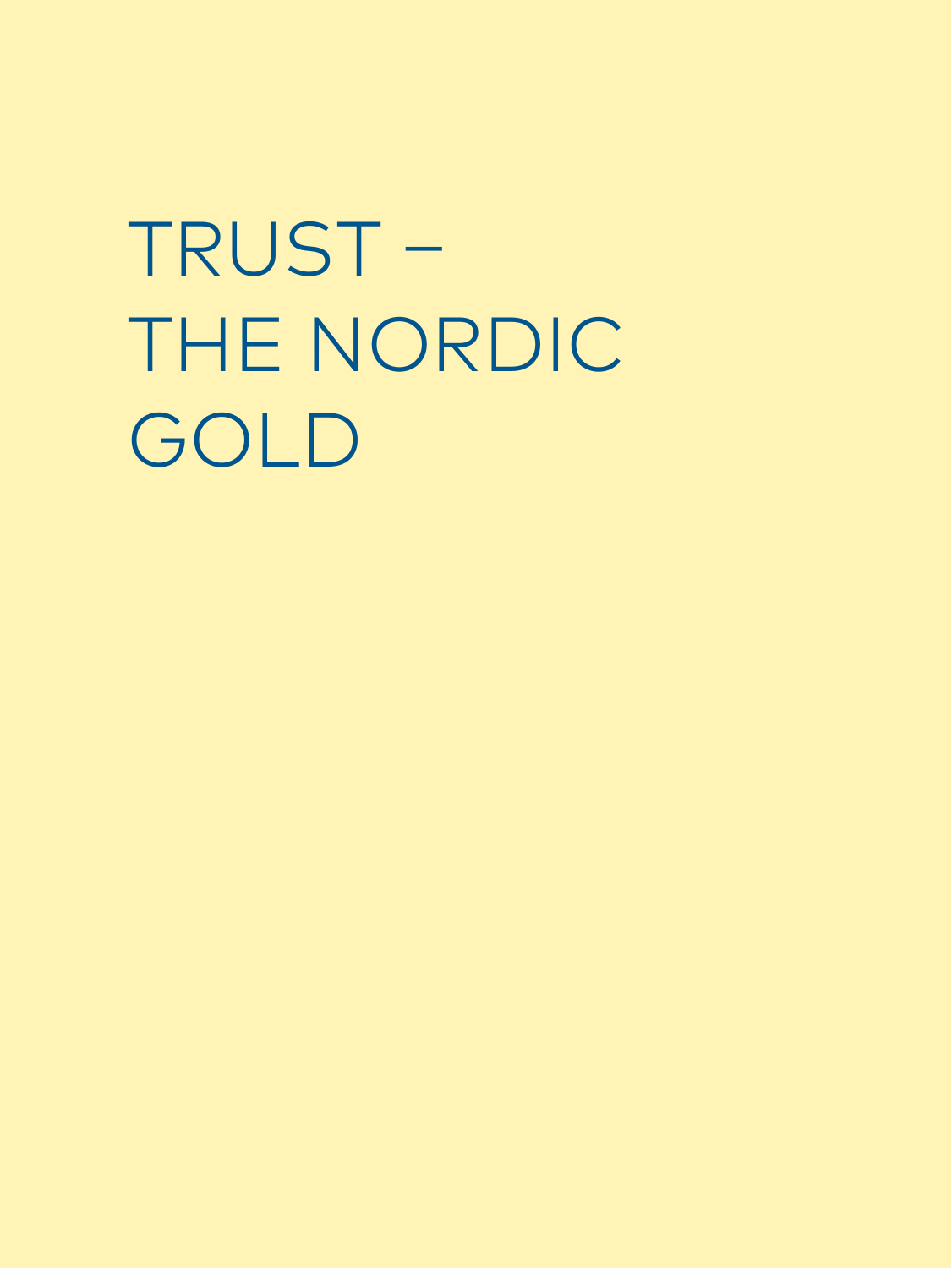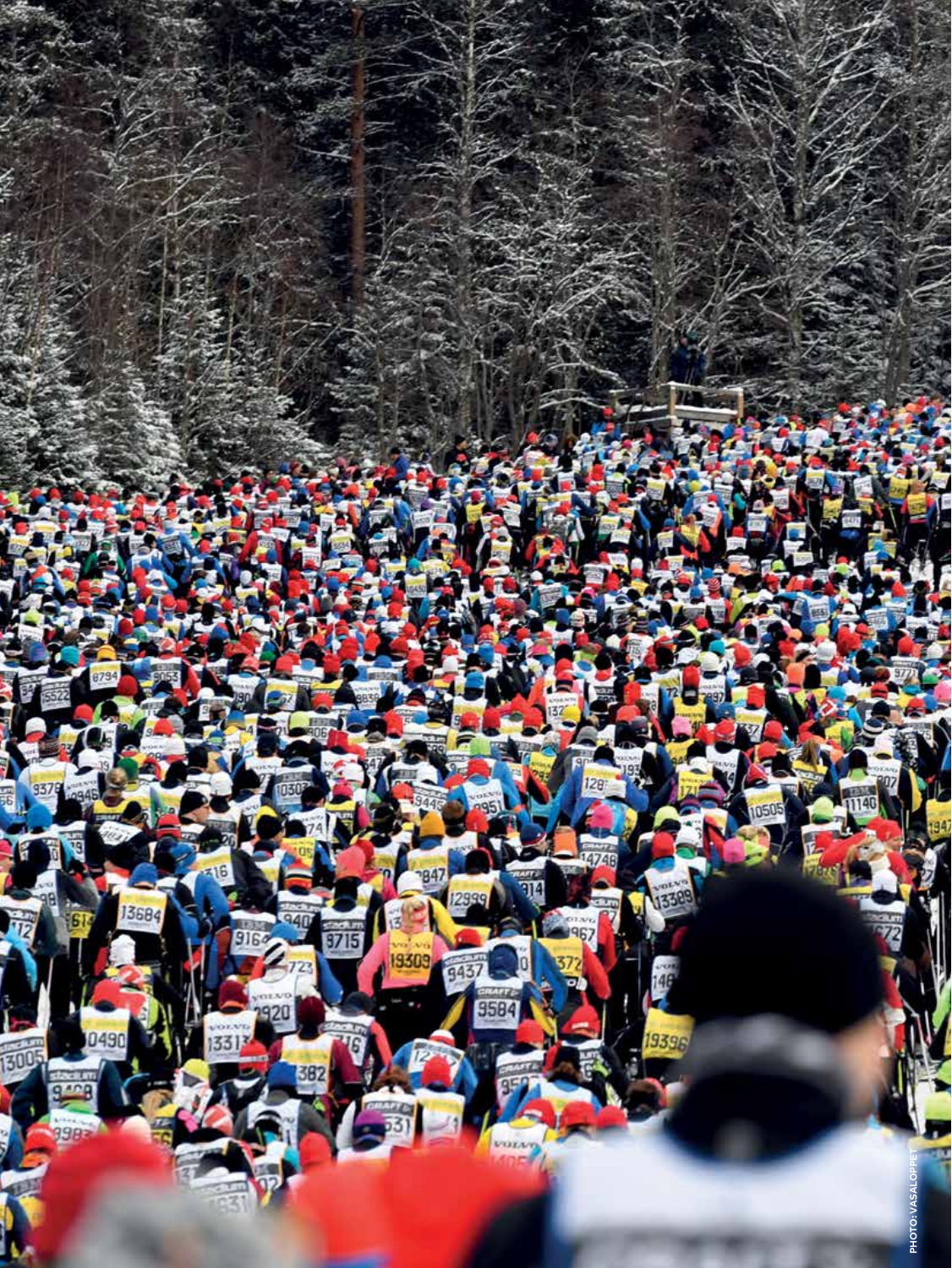# **Contents**

- Foreword
- Summary
- 10 Introduction
- The concept of trust
- Benefits of trust
- The Nordic trust
- The rise of trust in the Nordic countries
- Challenges facing the Nordic trust
- 20 Conclusions
- References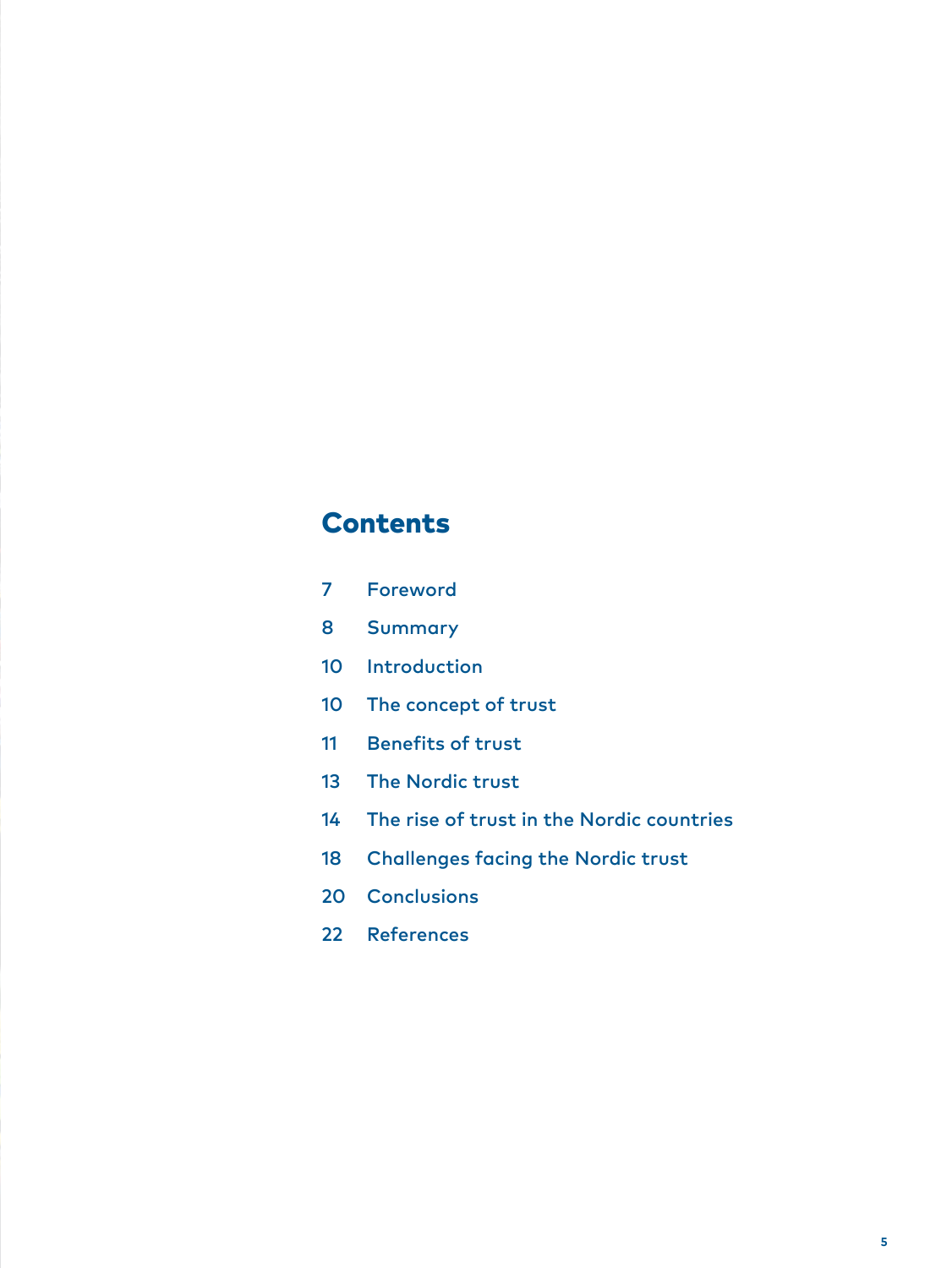# "

**It is difficult to imagine societal models like those in the Nordic countries if citizens do not trust that other citizens also contribute to the economy through the tax system, and that public authorities manage tax revenues in a fair and efficient way, free from corruption.**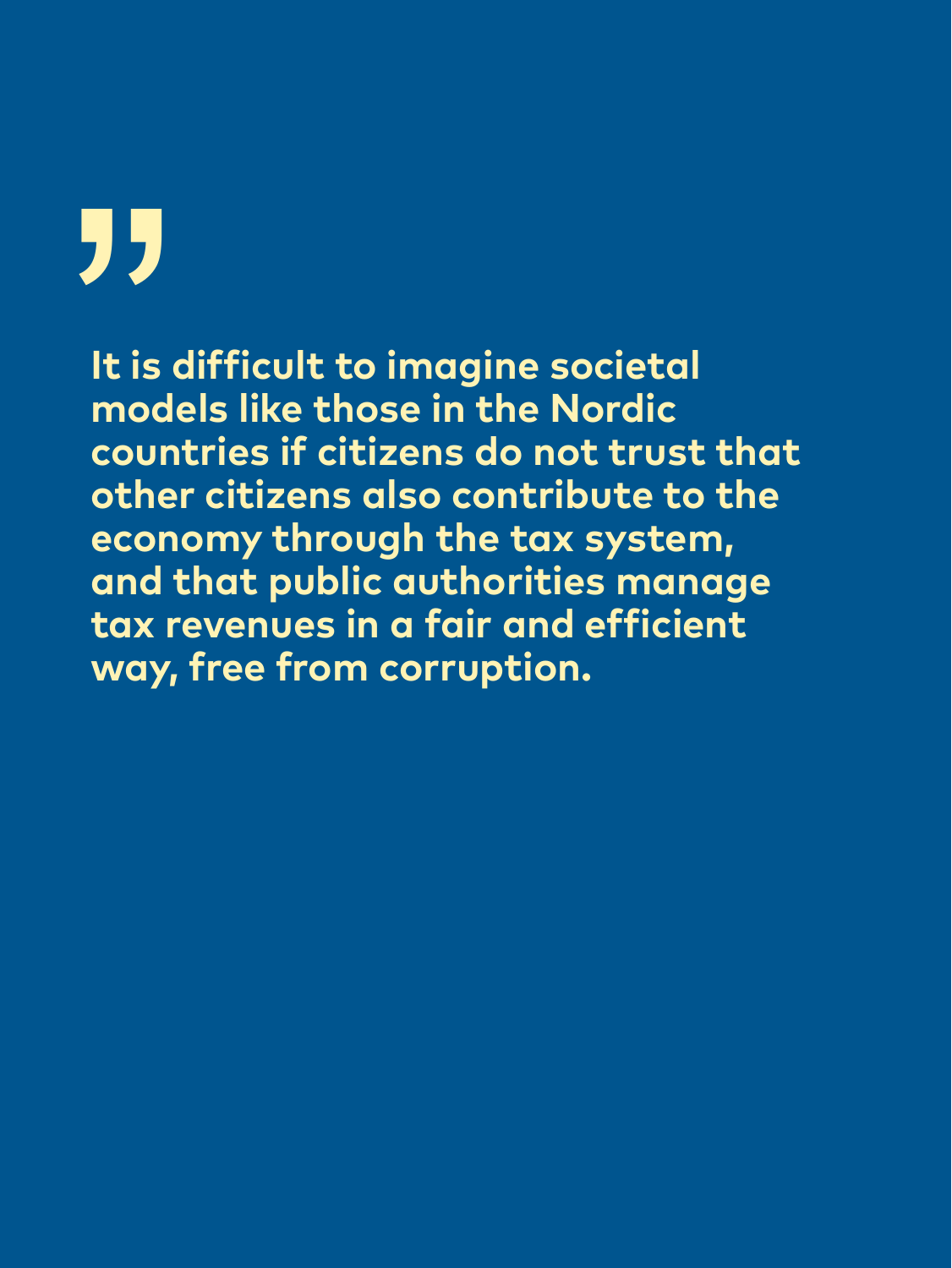## Foreword

This report concerns trust or, more specifically, social trust, a subject that has attracted considerable research interest in recent decades. Trust is also a subject with a very strong Nordic foundation. The Nordic region is regarded as a world leader when it comes to social trust among its population. The extensive research literature in the field suggests that a high level of social trust is perhaps the most important resource for a society in both economic and other terms. Consequently, as the title of the report implies, trust can be regarded as a type of gold for the Nordic countries.

This report provides some background on how the Nordic region has succeeded in generating such high levels of trust. Briefly, it is the result of many societal processes, some extending far back into history while others are more modern. In this report, the focus lies on the historical role of voluntary associations in the Nordic societies, and on the function of the state. Well-functioning and fair societal institutions, an absence of corruption, and aspects of a general welfare state are of key significance for the level of trust. One special dimension considered is the relationship between associations and the state, which has been particularly important in the Nordic context.

The report also includes a discussion on the challenges facing social trust in the Nordic region. Although there are many tough challenges, the future of social trust in society is not determined by fate; in many ways, it lies in the hands of politicians and other decision-makers.

This report has been written by Ulf Andreasson of the policy analysis unit at the Secretariat to the Nordic Council of Ministers. It is part of a report series that will aim to highlight current issues that are important from a Nordic perspective.

Copenhagen, April 2017

**Dagfinn Høybråten** Secretary General, Nordic Council of Ministers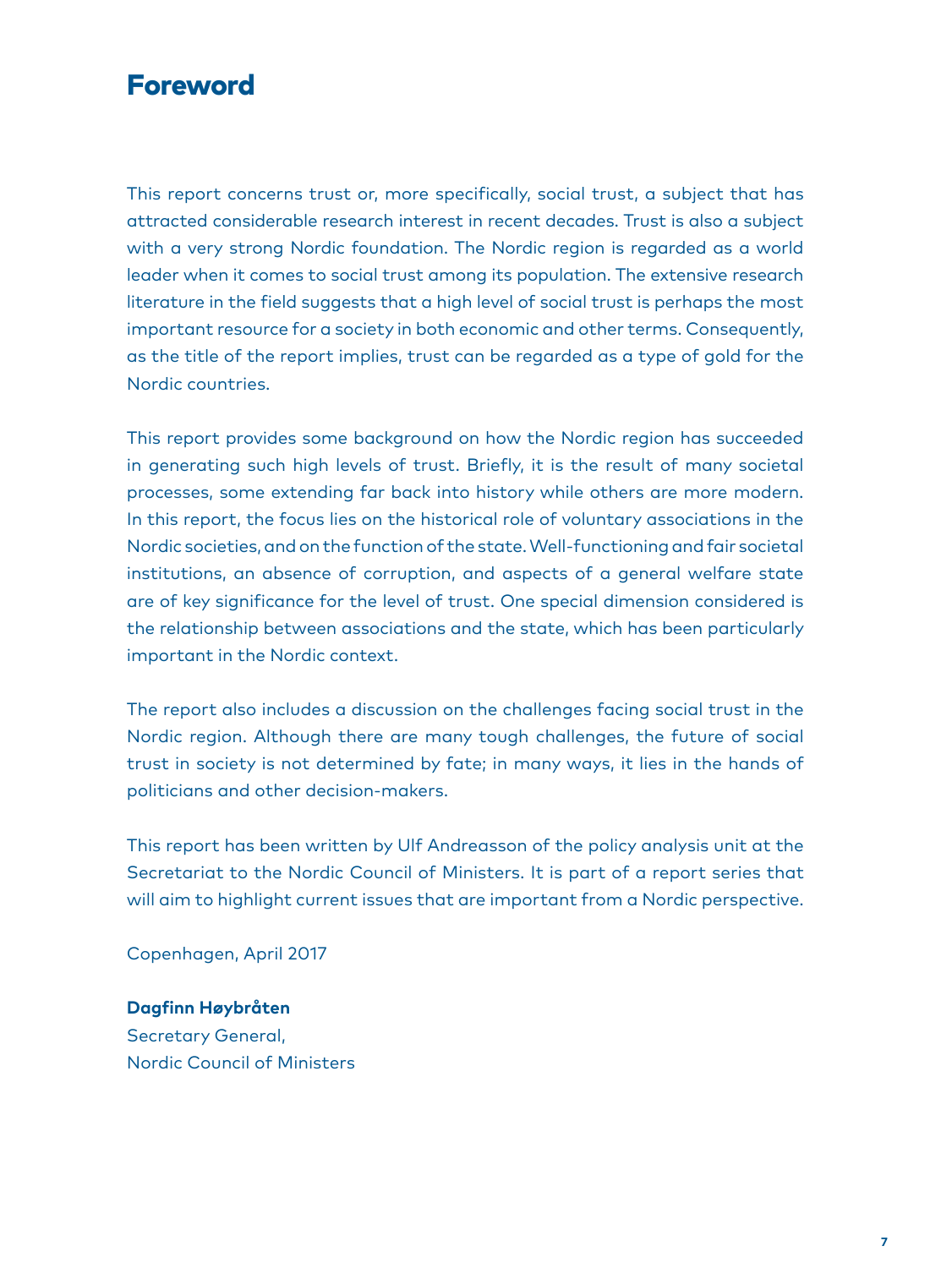

#### **Summary**

All available research indicates that the Nordic societies are characterised by high levels of social trust. However, the levels are not just high in themselves – they distinguish Denmark, Finland, Iceland, Norway and Sweden from the rest of the world, and no other countries reach the same levels.

The economy benefits in many ways from social trust. A society with a high level of social trust has fewer formalities, conflicts and legal processes. In economic terms, social trust reduces transaction costs in the economy, i.e. costs associated with ensuring that an agreement is fulfilled. Calculations indicate that an increase of ten percentage points in social trust can be expected to increase economic growth in a country by half a percentage point.

The effects of trust extend beyond purely economic aspects – research has also shown social benefits. People with greater levels of trust are more inclined to perceive that they have better control over their lives and better life chances. Trust is also regarded as an important component in promoting engagement in society, reducing criminality, and increasing individual happiness.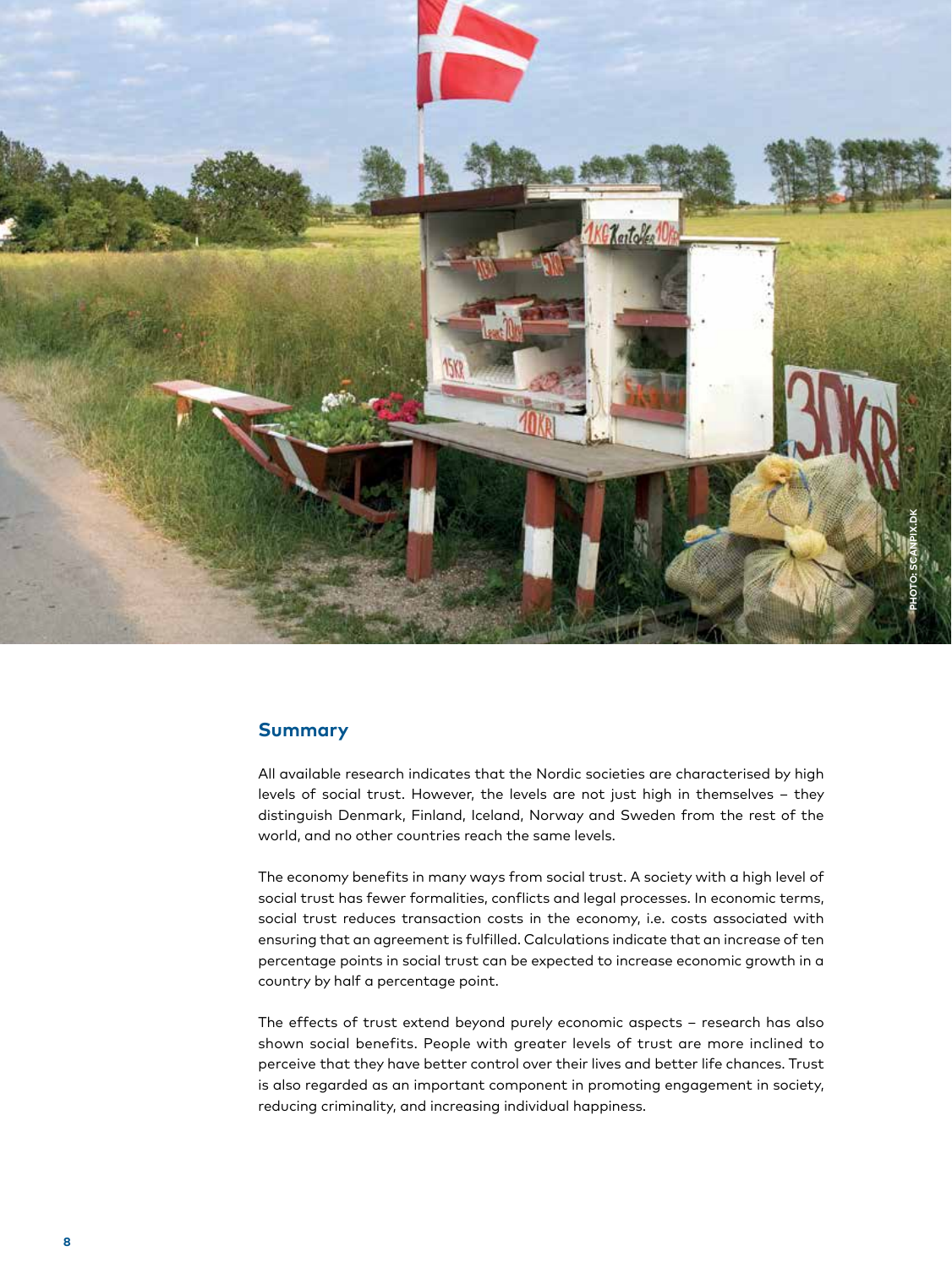Consequently, the high levels of social trust can justifiably be called a Nordic gold, both for the individual and for society. Trust is not a natural resource as such, but something that has grown over a long period through several interacting societal processes. The two aspects highlighted in this report concern the role of the state and the function of voluntary associations. While the formation of associations seems to have played a key role in an earlier historical phase that largely coincided with the transformation of the Nordic countries from agricultural to industrial societies, the state has played a more important role in more recent decades.

The associations that arose during the 19th century in the Nordic region, often described as 'popular movements', were usually voluntary, local and member-based, and characterised by democratic decision-making processes. These features were far more common than in other countries. The associations served as a type of glue, holding society together and promoting strong local norms of trust and respect. These associations left deep impressions on the Nordic societies.

Research into the role of the state indicates that the population perceives fairness in the actions of societal institutions and that the state has a low level of corruption, particularly in recent decades. Another important factor is a general welfare state that has worked to prevent the development of underclasses in society. A further positive influence is that the state has worked to raise the level of education in the population.

One important aspect stimulating social trust in the Nordic region has been the relationship between the state and the associations. The latter fulfilled an important function as a platform from which individual citizens could exert political influence; this increased trust in public authorities and other societal institutions, which in the long term increased social trust. At the same time, the state has had an open attitude to the associations, even though in many cases these associations had a critical attitude to central politics.

One significant explanation for social trust in the Nordic societies, and one that has had a positive effect on, for example, the economy, is that the state works in a transparent and fair way, with a high degree of integrity, which generates positive effects. When the Nordic economic successes are analysed, this is a key factor.

In many ways, trust is the cohesive force that holds the Nordic societies together. The Nordic societies would probably have more to lose through reduced social trust than other countries – not simply because the Nordic societies have the highest levels of trust, but because the social model, or rather the social contract, is based on high levels of social trust.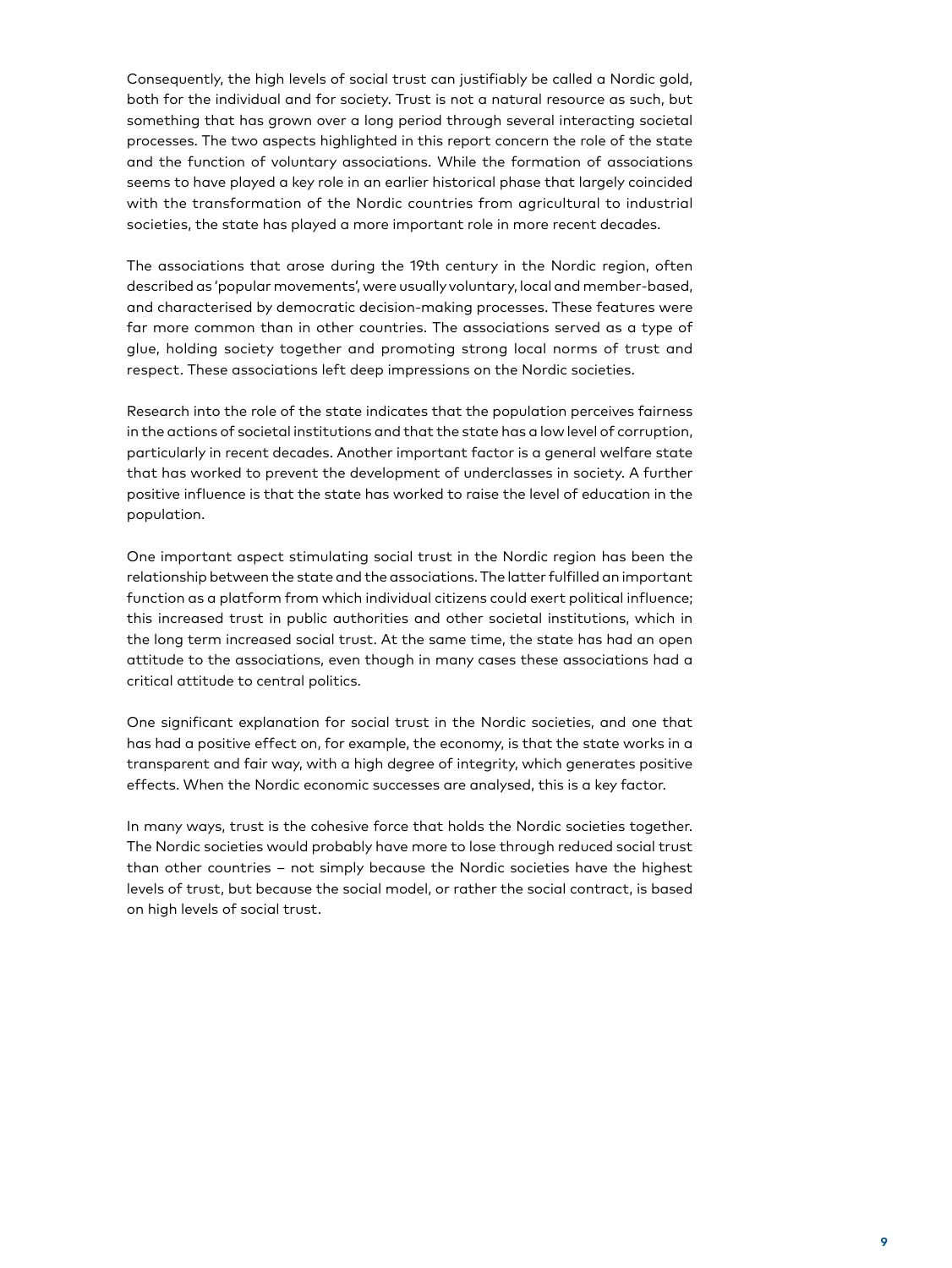#### **Introduction**

The economist Lars Calmfors has examined what distinguishes Sweden, Norway, Denmark, Finland and Iceland from other countries around the world. His conclusion is that, over time, it has become increasingly difficult to argue that the Nordic societies are fundamentally different from other, mainly European, countries. Many other countries also have high tax levels, generous welfare systems with large public sectors and extensive collective agreements in the labour market, features that are historically associated with the Nordic countries. In addition, the Nordic countries have become more heterogeneous in areas in which they previously appeared to have much in common, such as marginal taxes and the size of the public sector in relation to GNP.

Calmfors nevertheless argues that factors such as income equality, high levels of employment, particularly among women and elderly people, low national debt, focus on flexicurity in the labour market, major investments in human capital, and a large proportion of the population employed in the public sector still make it appropriate to talk about a Nordic model. Calmfors also emphasises one area in which the Nordic countries significantly distinguish themselves from other countries: trust. No other region in the world reaches the Nordic levels of trust.<sup>1</sup>

The aim of this text is to examine trust, particularly the social trust, in the Nordic region. How are the Nordic countries different from other comparable countries, what effects does trust have for the Nordic societies, how has trust arisen, and what potential threats does it face? The intention is not to present a comprehensive review of current research in this area, but rather to stimulate discussion. We argue that trust is perhaps the most important resource in the Nordic societies – a Nordic gold – and is a key factor in understanding the modern successes of the Nordic countries, both socially and economically. Another point we emphasise is that creating and retaining trust in society is not impossible, and lies in the hands of the decision-makers.

## **The concept of trust**

Trust has been the subject of many studies since the 1980s, many of them carried out by sociologists and economists. Trust is often seen as part of the social capital in a society. According to one of the most renowned researchers in the field, Robert Putnam, social capital should be seen as the sum of norms, trust and networks.<sup>2</sup>

Historically, research into trust has aligned with neoclassical economic theory, as this is based on a slightly different decision rationality to the one characterising the neoclassical research tradition. The strong growth of trust research in recent years is partly a result of shortcomings in explanatory models in neoclassical research. The neoclassical side has responded by presenting a nuanced picture

Even though the Nordic countries are now less unique and homogeneous than previously, it still makes sense to talk about a Nordic model.

The Nordic region has the highest levels of trust in the world.

Trust is a central component of social capital.

<sup>1.</sup> L. Calmfors, "How well is the Nordic Model doing? Recent performance and future challenges", in T. Valkonen & V Vihriäla (eds.), *The Nordic Model – Challenged but Capable of Reform* (2014). It should be pointed out that, since the financial crisis, Iceland has not had the same low level of national debt as other Nordic countries.

<sup>2.</sup> R. Putnam, Making Democracy Work: Civic Traditions in Modern Italy (1993).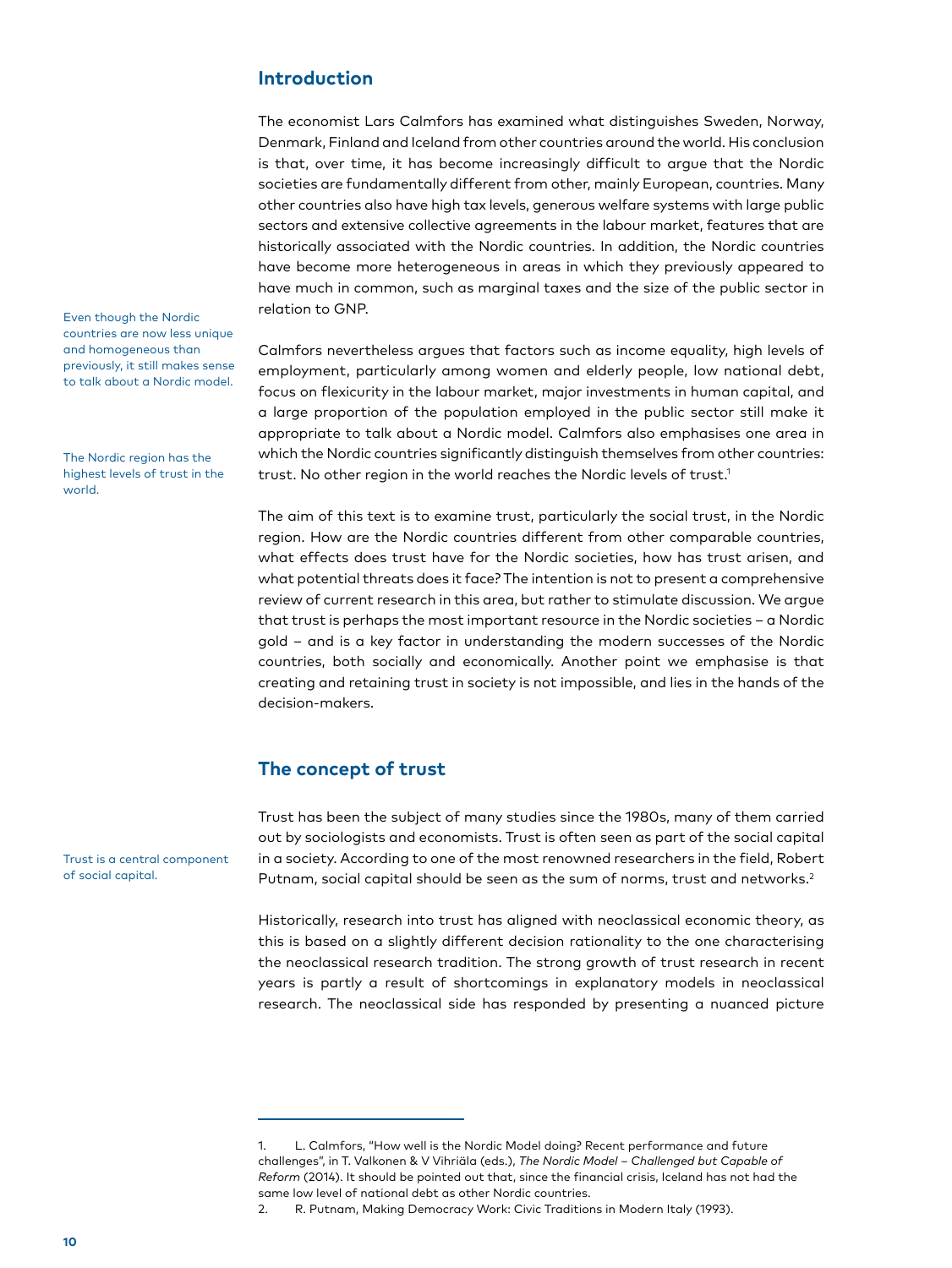of the decision rationality of individuals, and attempts are now being made to incorporate, for example, trust, norms and culture.3

An individual's trust in social actors, institutions and phenomena can vary. For example, an individual may have one level of trust in politicians, another in public authorities, and a third level of trust in a neighbour or colleague. A common way of considering trust in practical terms in research is to examine more closely what is often called social trust. Social trust is the degree to which people trust other people who they do not know.4 Researchers usually argue that extending measured results of social trust from the individual to the societal level enables comparisons of the social capital between different societal and geographical areas.

Consequently, social trust could be regarded as an individual's perception of human nature. In many ways, social trust concerns the expectation that a given norm is respected by people they do not know, and the expectation that these people do not have dishonest intentions. In other words, social trust is a measure of an individual's perception of the level of morality in the society in which they live.<sup>5</sup>

Social trust - the degree to which people trust other people who they do not know.

Social trust can be seen as an individual's opinion of the moral level of society: can you really trust other people? By extending individual responses to that question to a societal level, the level of social capital between different societies can be compared.

#### **Benefits of trust**

There is a relative consensus regarding the effects of trust, which can be divided into economic and other effects. The following is a selection taken from a rich and extensive scientific literature that is almost unanimous, i.e. that a society with a high level of social trust has many advantages, both for the individual and for society. Most of us would, without doubt, prefer to live in a society with a high level of social trust rather than in one with a low level.

The economy benefits in many ways from social trust.<sup>6</sup> The one that attracts most attention is that society is less characterised by formalities, conflicts and legal processes. Trust can be seen as an absence of the need to verify other people's actions.7 Expressed in economic terms, social trust reduces the transaction costs in the economy, i.e. the costs connected to ensuring compliance with agreements. Lack of social trust necessitates extensive checks of compliance with formal and documented laws by public authorities. This takes time, ultimately, from productive work.

Commerce also benefits from high levels of trust, in that transaction costs are lower.<sup>8</sup> Another economic benefit is that high levels of trust help create favourable conditions for investments.9

A high level of social trust reduces transaction costs in the economy, and brings other economic benefits.

<sup>3.</sup> A tangible way to incorporate trust in the neoclassical tradition is to regard it as a social norm that reduces the complexity in the information resource. See D. Furlong, The Conceptualization of Trust in Economic Thought (1996).

<sup>4</sup> This is sometimes called general trust.

<sup>5.</sup> More about this can be found in E.M. Uslaner, The Moral Foundation of Trust (2002).

<sup>6.</sup> See for example G. Tabellini, "Culture and Institutions: Economic Development in the Regions of Europe", in *Journal of the European Economic Association* 8 (2010). For a critical text, see F. Roth, "Does Too Much Trust Hamper Economic Growth?", in *Kyklos. International Review for Social Science* 62 (2009).

<sup>7.</sup> P.J. Zak & S. Knack, "Trust and Growth", in The Economic Journal 111 (2001). A special case involves the lack of need for control in working life. See A. Ilsøe, "Between trust and control: company-level bargaining on flexible working hours in the Danish and German metal industries", in *Industrial Relations Journal* 41 (2010).

<sup>8.</sup> H.L.F De Groot et al., "The Institutional Determinants of Bilateral Trade Patterns", in *Kyklos. International Review for Social Science* 57 (2004). See also F. Fukuyama, Trust—The Social Virtues and the Creation of Prosperity (1995).

<sup>9.</sup> Zak & Knack (2001).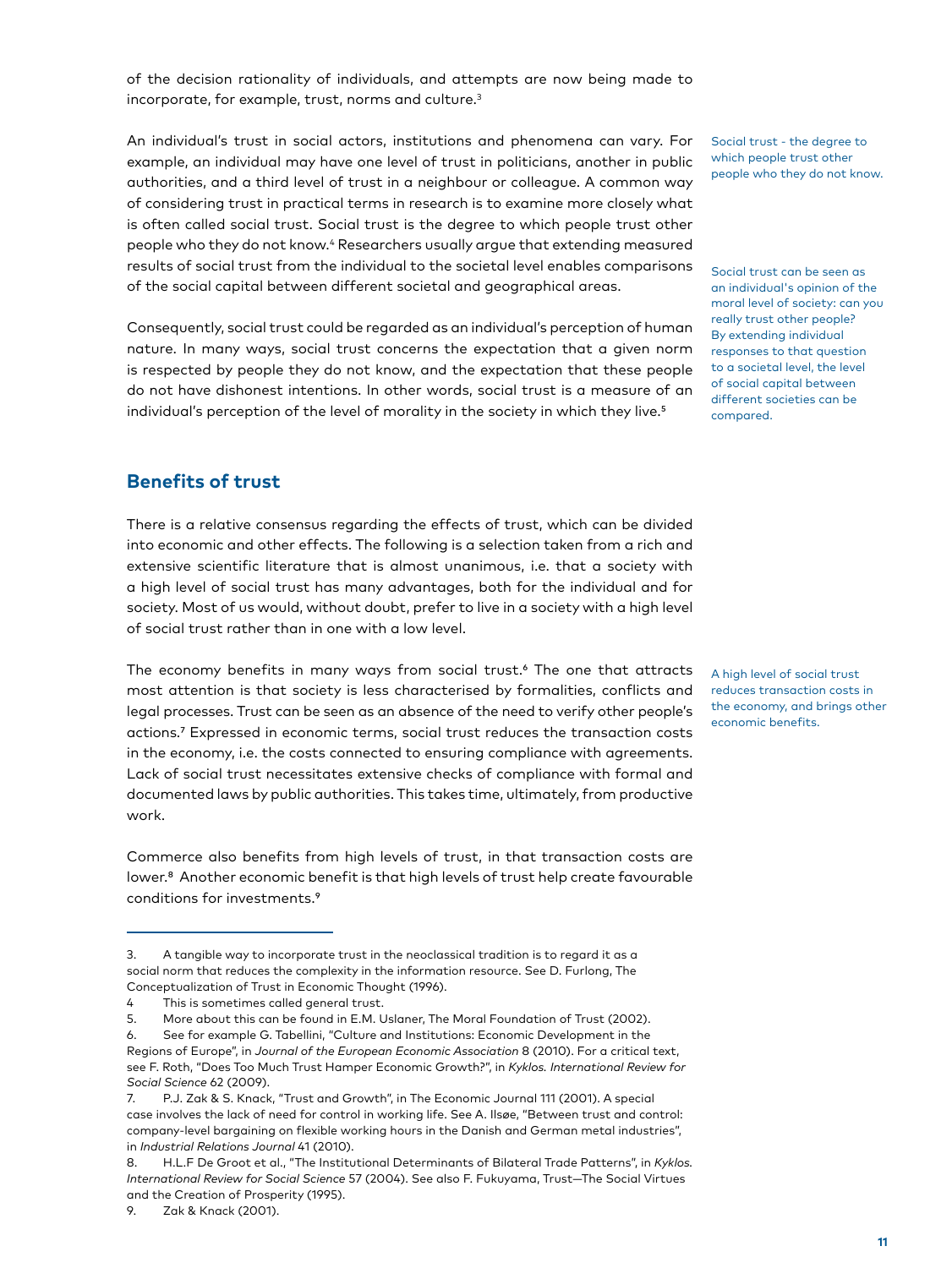

Social trust has other effects than purely economic: it contributes to individual happiness, simplifies collaboration, stimulates political commitment, promotes democratic development, and reduces criminality.

The scientific literature argues that social trust serves as a kind of lubricant for the economy.10 Christian Bjørnskov at Aarhus University reviewed empirical studies and calculated that an increase of ten percentage points in social trust can be expected to increase economic growth by half a percentage point.

Social trust has other effects that are not immediately economic, but that benefit both the individual and society. For example, several studies show a strong association between trust and individual happiness; people feel good about living in a society where people trust each other.<sup>11</sup> Another positive effect is that social trust simplifies collaboration and promotes altruistic preferences in the population.12 Overall, people with high levels of trust are more inclined to perceive

<sup>10</sup> Fukuyama (1995). See also O. Blanchard et al., Unemployment, Labour-Market Flexibility and IMF Advice: Moving Beyond Mantras (2013). Bjørnskov, C., "The Determinants of Trust", in *Ratio Working Papers* (2005). C. Bjørnskov,"Economic Growth", in: G.L.H. Svendsen & G.T. Svendsen (eds.), Handbook of Social Capital (2009).

<sup>11.</sup> See for example A. Rodríguez-Pose & V. von Berlepsch, Social Capital and Individual Happiness in Europe, in *Bruges European Economic Research Papers* 25 (2012). Interestingly, the correlation is weakest in northern Europe.

<sup>12.</sup> Putnam (1993).

<sup>13.</sup> See B. Rothstein, "Corruption and Social Trust: Why the Fish Rots from the Head Down", in Social Research 80 (2013). See also A. Leung et al., "Searching for Happiness: The Importance of Social Capital", in *Journal of Happiness Studies* 12 (2011).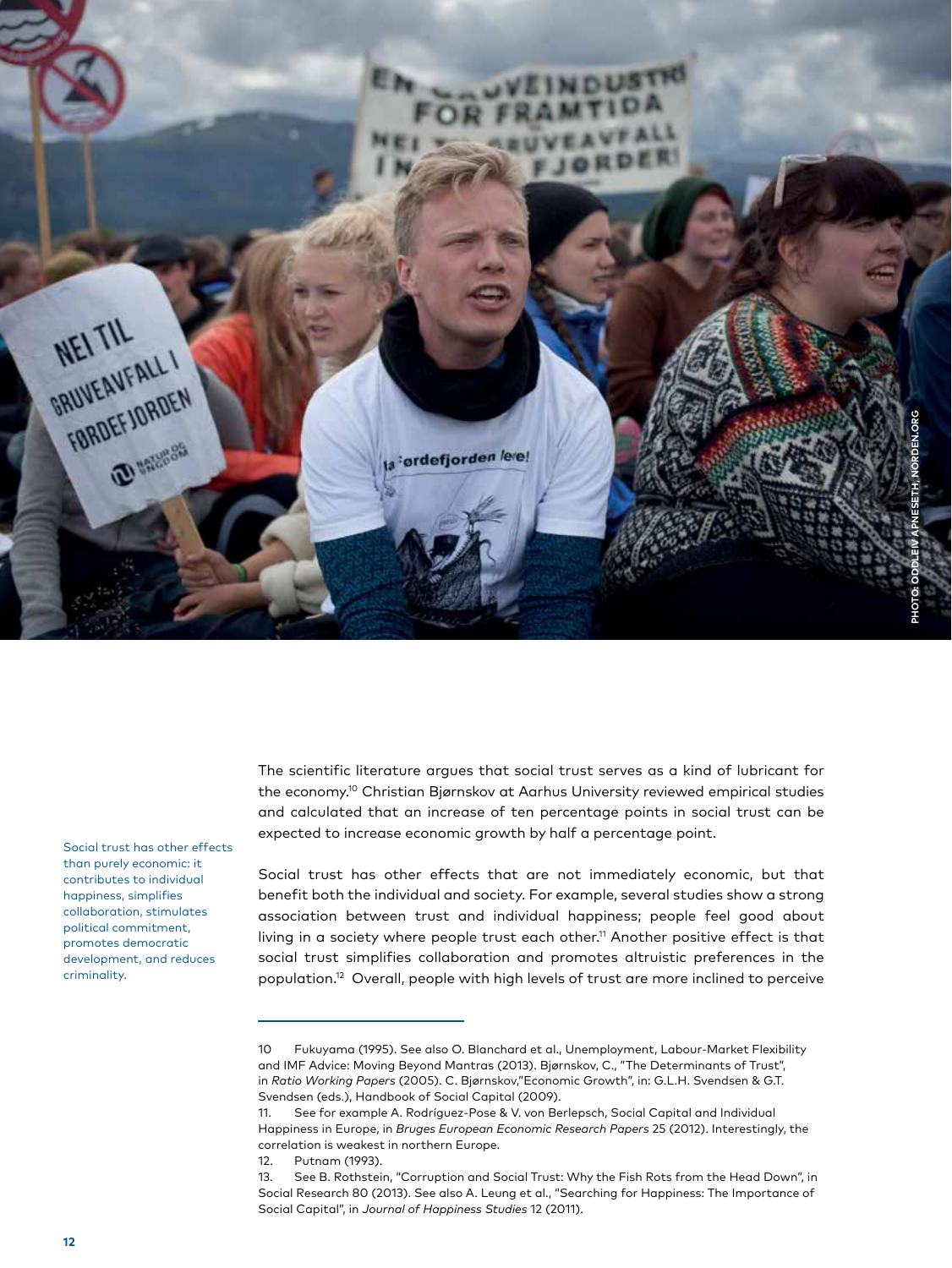that they have greater control over their lives and have better life chances.<sup>13</sup> Trust has also come to be regarded as an important component in promoting political engagement and democratic development in society.<sup>14</sup> A favourable, i.e. reducing, effect on criminality has also been shown.<sup>15</sup>

One reflection about the extensive research literature in the field is that it can sometimes be difficult to distinguish between what generates social trust and the effects of social trust. For example, it is feasible and probable that economic growth generates social trust in a society, which in turn generates further growth.16 The inverse also applies, with a downward spiral where falling trust affects factors that, in turn, have negative effects on trust. In other words, the relationship between trust and its consequences is a matter of which came first, i.e. the chicken or the egg conundrum. In this context, it is sufficient to observe that the existence of social trust in a society can generate positive spirals where trust and its effects mutually reinforce each other or, if a negative spiral develops, they risk mutually weakening each other.

## **The Nordic trust**

The most common way to measure social trust in Europe involves the European Social Survey. The surveys started in 2001 and are carried out every other year. People in each participating country indicate on a ten-point scale the extent to which they feel they can trust most people.

The most recent results available are from 2014, and showed that Nordic countries occupied the top four positions. No figures could be found for Iceland in 2014, but figures in the corresponding study in 2012 showed a weighted mean identical to that of Sweden.<sup>17</sup> (One particularly interesting point about Iceland is that after the financial crisis, paradoxically, the level of social trust increased in the Icelandic population.18)

High levels of social trust distinguish the Nordic region. This does not mean that other countries lack social trust, but few come close to the same levels as those found in the Nordic countries. Apart from the Nordic countries, the only country with a mean score exceeding 6 was the Netherlands. The mean for all participating countries was just over 5.

Within the trust research field, the Nordic region is sometimes described as 'Nordic exceptionalism'.19

According to the European Social Survey, the Nordic countries have the highest levels of social trust among the participating countries.

<sup>14.</sup> R. Putnam, Bowling Alone. The Collapse and Revival of American Community (2000). There is also a discourse that argues that, under certain conditions, trust can benefit authoritarian governance. See, for example, D. Acemoglu et al., "Chiefs: Economic Development and Elite Control of Civil Society in Sierra Leone", in *Journal of Political Economy* 122 (2014).

<sup>15.</sup> B.P. Kennedy et al., "Social capital, income inequality and firearm violent crime", in *Social Science and Medicine* 47 (1998).

<sup>16.</sup> C. Bjørnskov, "Economic Growth", in: G.L.H. Svendsen & G.T. Svendsen (eds.), *Handbook of Social Capital* (2009).

<sup>17.</sup> R.F. Andersen & P.T. Dinesen, "Social Capital in the Scandinavian Countries", Forthcoming in P. Nedergaard & A. Wivel (eds.), *Routledge Handbook on Scandinavian Politics*.

<sup>18.</sup> K. Growiec et al., "Social Capital and the Financial Crisis: The Case of Iceland", in *CIES e-Working Papers*138 (2012).

<sup>19.</sup> J. Delhey & K. Newton, "Predicting Cross-National Levels of Social Trust in Seven Societies: Global Pattern or Nordic Exceptionalism?" in *European Sociological Review* 29 (2013).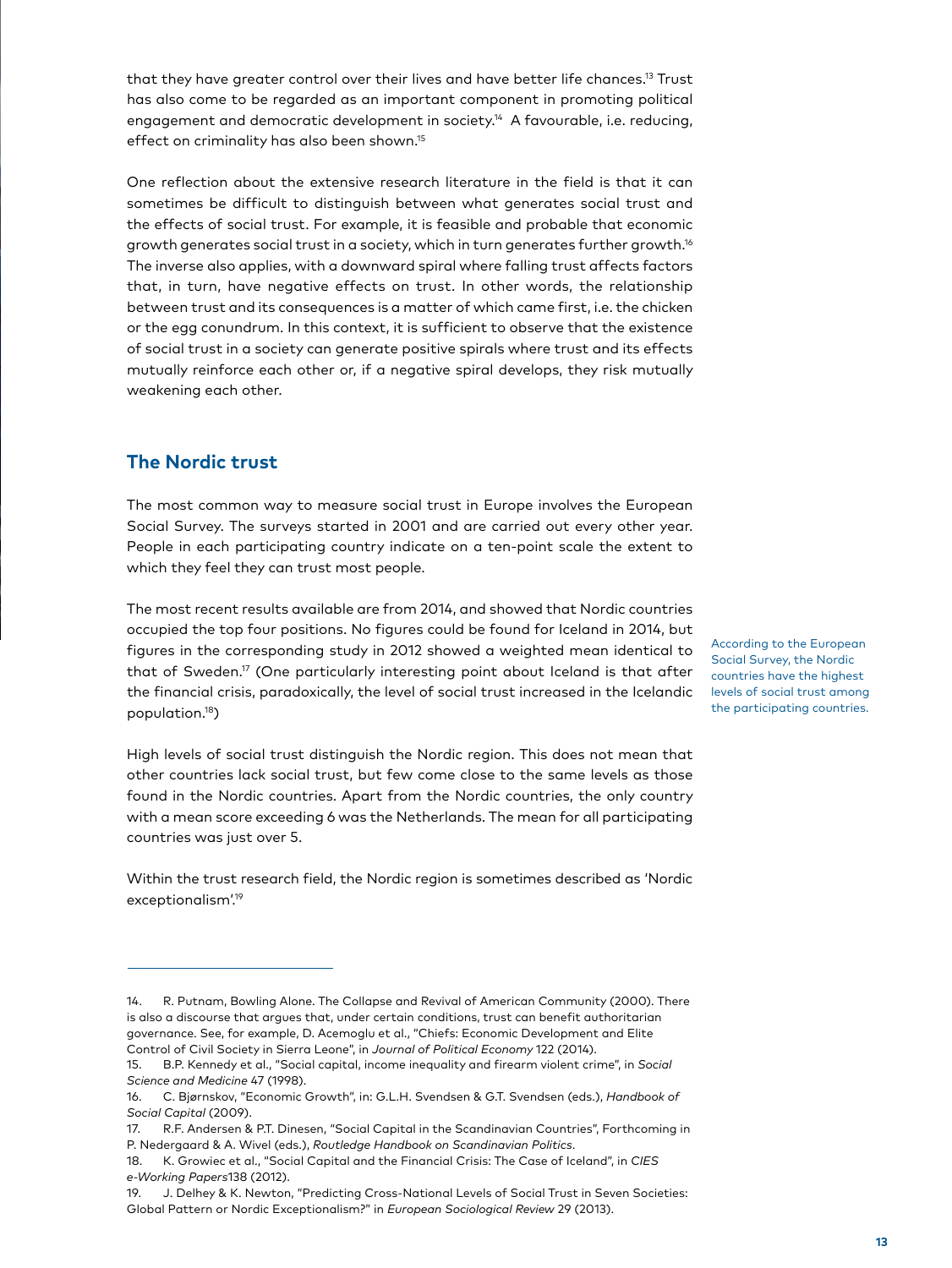**Social trust in the European countries, based on the European Social Survey 2014.** Zero indicates a complete lack of trust, while ten indicates

a complete trust in other. people.

| <b>Country</b>        | <b>Mean</b> | <b>Country</b>        | <b>Mean</b> |
|-----------------------|-------------|-----------------------|-------------|
| <b>Denmark</b>        | 6.90        | <b>Belgium</b>        | 5.02        |
| <b>Finland</b>        | 6.74        | Austria               | 4.98        |
| Norway                | 6.62        | Lithuania             | 4.94        |
| Sweden                | 6.25        | Spain                 | 4.83        |
| <b>Netherlands</b>    | 6.03        | <b>France</b>         | 4.61        |
| Switzerland           | 5.72        | <b>Czech Republic</b> | 4.59        |
| Estonia               | 5.57        | Hungary               | 4.17        |
| <b>United Kingdom</b> | 5.37        | Slovenia              | 4.07        |
| Ireland               | 5.23        | Poland                | 3.92        |
| <b>Israel</b>         | 5.17        | Portugal              | 3.63        |
| Germany               | 5.17        |                       |             |

Trust is not evenly distributed within the Nordic countries. Variations in trust within countries are somewhat higher in Finland and Sweden than in Norway and Denmark. This means that social trust is geographically more evenly distributed in Norway and Denmark compared with Sweden and Finland. At the same time, the variations within Finland and Sweden are smaller than the variations in other European countries, which show greater geographical variations in levels of trust.<sup>20</sup>

In a global perspective, the lowest levels of trust are generally found in the Middle East, Africa and parts of Latin America.21 Low levels of trust in low-income countries become a barrier to development.

## **The rise of trust in the Nordic countries**

Since the level of social trust varies between different societies and countries, researchers have been interested in studying how trust arises. Two approaches have been used – one model focuses on social conditions while the other places greater emphasis on institutional conditions. The model emphasising social conditions identifies factors relating to social interactions in society, such as engagement in working life and civil society, as being the most important for building up trust in a society in the long term. The second model, focusing more on institutional factors, places more emphasis on political and economic institutions and socioeconomic results. The approaches are not mutually exclusive, and can be regarded as complementary.

Two models explain how trust arises. One model focuses primarily on social conditions while the other places greater emphasis on societal institutions. The two models are not necessarily mutually exclusive, but can be regarded as complementary.

<sup>20.</sup> P.T. Dinesen & K.M. Sønderskov, "Trust in a Time of Increasing Diversity: On the Relationship between Ethnic Heterogeneity and Social Trust in Denmark from 1979 until Today", in *Scandinavian Political Studies* 35 (2012).

<sup>21.</sup> B. Rothstein & E.M. Uslaner, "All for All. Equality, Corruption and Social Trust", in World Politics 58 (2005). See also H. Höjer, "Sveriges unika tillit sjunker: Kan man lita på folk?" in *Forskning och Framsteg* 8 (2014).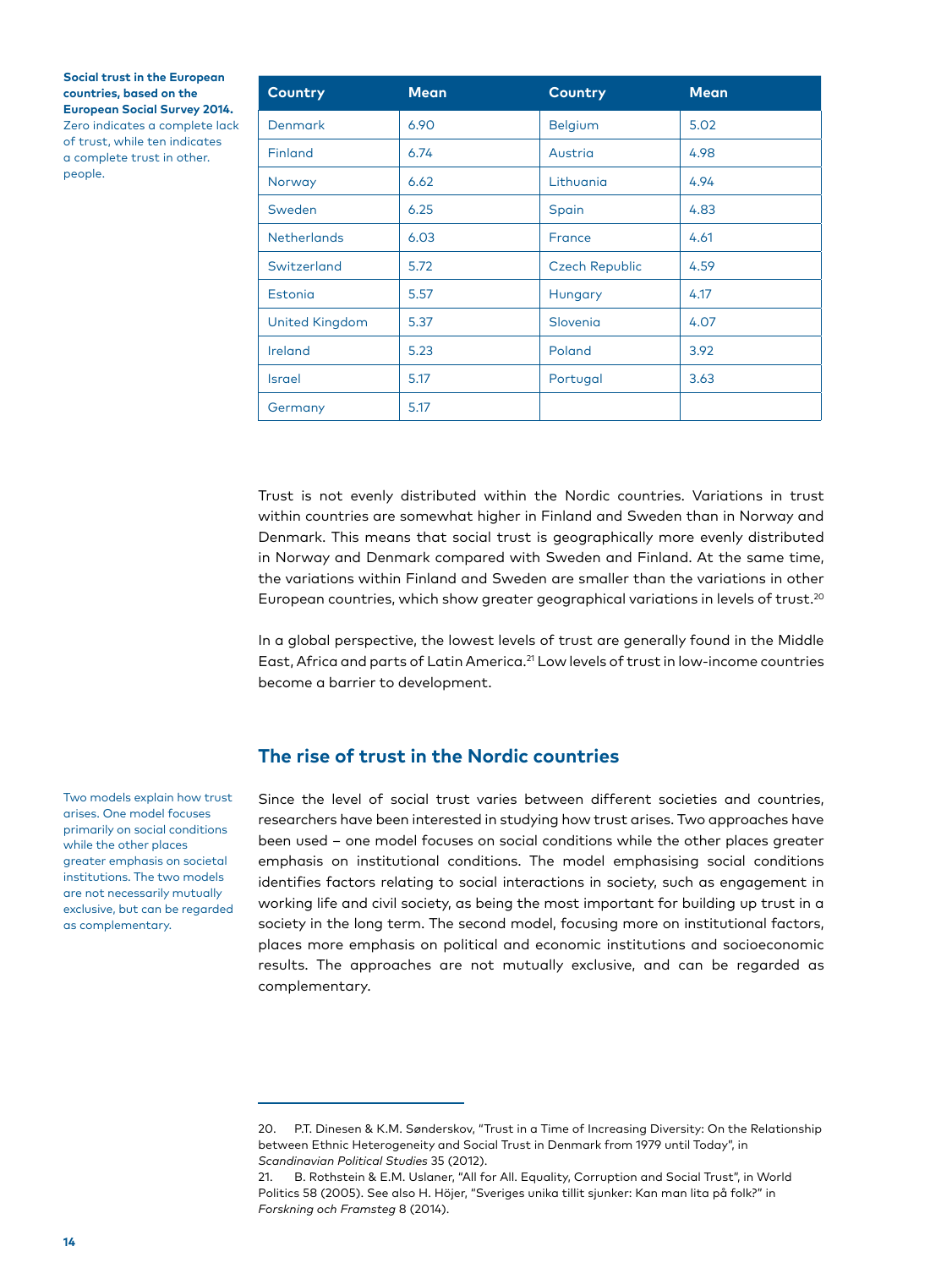Rasmus Fonnesbæck Andersen and Peter Thisted Dinesen at the University of Copenhagen reviewed a number of studies, and reported that the Nordic societies probably showed high levels of social capital from an early stage. In other studies, attempts have been made to confirm this by, for example, examining Swedes who emigrated to the US and took trust with them: even after several generations, Americans with a Scandinavian background show higher levels of social trust than other Americans.22 Researchers have, for example, identified the introduction of Protestantism in the Nordic countries as an important explanation for early high levels of trust. In particular, it has been argued that the non-hierarchical nature of Protestantism allowed the social trust to develop.<sup>23</sup> Others looked further back, to Viking times, proposing early systems of governance and trading networks as important explanatory factors.<sup>24</sup>

In purely methodological terms, it is difficult to determine the extent of this early Nordic trust. The levels we can measure today probably bear little relation to the trust we can find historically. It is also highly probable that, in a long historical perspective, trust in the Nordic societies has varied over time. However, levels of trust have increased in modern times, while in many other non-Nordic countries trust has fallen, particularly in recent decades.<sup>25</sup> Consequently, the interesting question is how levels of trust have come to be so high in modern times. More specifically, the question is how did the early forms of trust in the Nordic region deepen as the countries developed into modern societies, and why has trust increased in recent years?

The (relatively) modern history of the Nordic trust took off with the rise of the major popular movements in the second half of the 19th century. 'Popular movements' is the common generic name for the people's movements in society, such as the sobriety, revivalist and worker movements. The foundation of these movements largely coincided with a comprehensive restructuring of the Nordic societies.<sup>26</sup>

The structure and function of the associations that grew out of the popular movements were very significant for the association tradition in the Nordic region.<sup>27</sup> Compared with other countries, the Nordic associations were much more often voluntary, local and member-based, with democratic decision-making processes. The voluntary association culture held society together, promoting strong local norms of trust and respect that supported and facilitated collaboration. This important aspect was given an extra dimension in the Nordic region through the structure of the associations.

A consequence of the association tradition in the Nordic region is that it helped to generate trust between associations. Initially, many of them had conflicting interests, but negotiations nevertheless enabled a high level of mutual trust to develop.<sup>28</sup>

Nordic societies displayed high levels of social capital from an early stage, but levels of social trust have probably varied over time.

The modern history of trust can be traced back to the voluntary assocations started in the 19th century.

The associations were often voluntary, local, and memberbased, with democratic decision-making processes.

The associations promoted strong norms of trust and respect that supported and facilitated collaboration in society.

<sup>22.</sup> L. Trägårdh, "Den dumme svensken och allemansrättens magi", in L. Trägårdh (ed.), *Tilliten i det moderna Sverige. Den dumme svensken och andra mysterier* (2009).

<sup>23</sup> For a discussion on this, including references to other research, see C. Bjørnskov, "The Determinants of Trust", in *Ratio Working Papers* (2005).

<sup>24</sup> G.L.H. Svendsen & G.T. Svendsen, "How did trade norms evolve in Scandinavia?

Long-distance trade and social trust in the Viking age", in *Economic Systems* 40 (2016). 25 See Andersen & Dinesen (Forthcoming).

<sup>26.</sup> For a Swedish discussion on the structural transformation during the 19th century, the popular movements and relationship to trust, see G. Svedin, "En ohyra på samhällskroppen": Kriminalitet, kontroll och modernisering i Sverige och Sundsvallsdistriktet under 1800- och det tidiga 1900-talet (2015).

<sup>27.</sup> B. Rothstein, "Social Capital in Scandinavia", in *Scandinavian Political Studies* 26 (2001).

<sup>28.</sup> A. Ilsøe, "The Flip Side of Organized Decentralization: Company-Level Bargaining in Denmark", in *British Journal of Industrial Relations* 50 (2012).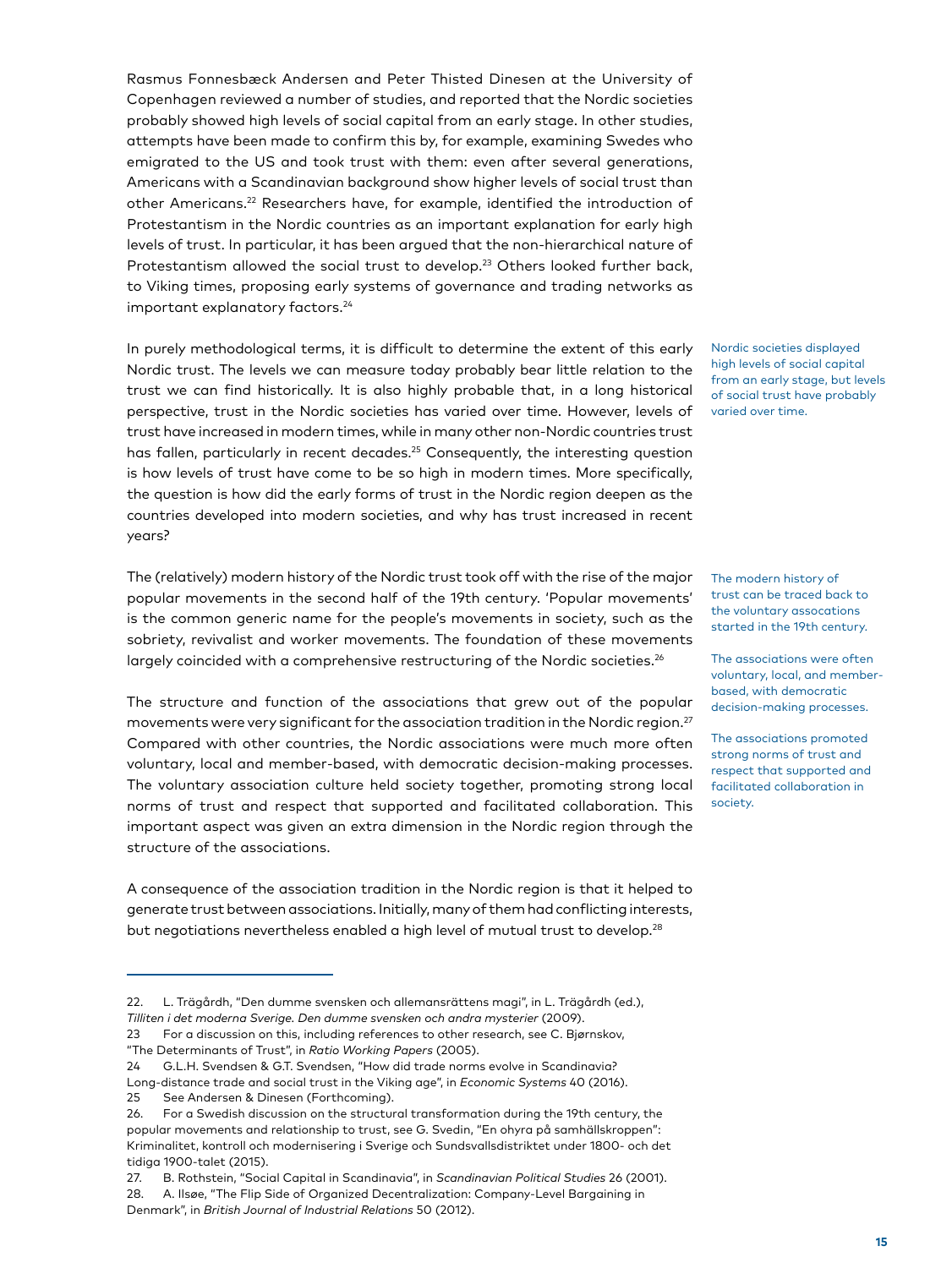The Nordic association culture has been subsidised by tax revenues. The state has also had an open attitude to the associations.

The associations have had an important relationship with the state.<sup>29</sup> A background to this is that, already early in Nordic history, the state, along with legislation, was not regarded by the population as an enemy, unlike in many other countries.<sup>30</sup> The Nordic association culture has also been subsidised by tax revenues. This has led to the civil society working in parallel with the state, even if the associations, paradoxically, could be critical of the state or state politics.

Membership of an association and the state's open attitude helped to create the foundations for diffusion of power. In turn, this helped to increase trust in institutions, but also the more general social trust in society.<sup>31</sup> This probably came furthest in Sweden, where the relationship became so close that, in periods, it could be said that the associations were merging with the government machine.<sup>32</sup> It could even be described as a corporative society where the individual gets a significant proportion of their political influence through membership of an association (rather than from, for example, protest movements).

The great importance of the popular movements in society has declined in recent decades, and membership of traditional associations has fallen. However, membership of newer types of associations has increased. These are found not least in sport and culture, but also in environmental and other political areas.33 The societal role of the association culture has declined, as the newer associations are not of the same type as the popular movement associations; instead they are based on passive membership and professional administration. This has reduced the overall importance of associations for social trust but, at the same time, associations are still important for mediating certain norms that affect the longterm trust in society.

Despite the change in the structure of associations, Sønderskov and Dinesen have found remarkable increases in social trust in Sweden, Norway and Denmark since around 1980. They primarily attribute this to such factors as perceived fairness in the actions of societal institutions and low levels of corruption.<sup>34</sup>

As well as more general social trust, people in the Nordic countries also show a higher level of trust in the judicial system and politicians than those in other European countries.35 Many researchers have indicated that the Nordic countries are

<sup>29.</sup> From time to time, there has been a discourse on whether there is a conflict between the state and civil society. For an overview of this, see L. Bennich-Björkman et al., Civilsamhället, in *Demokratiutredning* VIII (1999).

<sup>30.</sup> L. Trägårdh, "The Historical Incubators of Trust in Sweden. From the Role of Blood to the Rule of Law", in M. Reuter et al., *Trust and Organizations: Confidence across Borders* (2013). See also Andersen & Dinesen (Forthcoming) and P. Selle, "The transformation of the voluntary sector in Norway: a decline in social capital", in van Deth et al., *Social Capital and European Democracy*  (1999). See also the interview with, for example, Trägårdh and Rothstein in Höjer (2014).

<sup>31.</sup> This links to the argumentation in Andersen & Dinesen (Forthcoming) and K.M. Sønderskov & P.T. Dinesen, "Danish Exceptionalism: Explaining the Unique Increase in Social Trust in Denmark Over the Past 30 Years", in *European Sociological Review* 30 (2014). For an earlier discussion, see B. Rothstein & D. Stolle, "Introduction: Social Capital in Scandinavia", in *Scandinavian Political Studies* 26 (2003). For an overall discussion on the relationship between, on the one hand, trust and, on the other, protests or inclusion in societal institutions, see J.F. Valencia et al., "Social trust and political protest: The mediating role of the value of Power Distance", in *Psicología Política* 40 (2010).

<sup>32.</sup> B. Rothstein, Den korporativa staten (1992).

<sup>33.</sup> See for example L. Torpe, "Foreningsdanmark", in P. Gundelach (ed.) *Små og Store Forandringer. Danskernes Værdier siden 1981* (2011) and Rothstein (2001).

<sup>34.</sup> Sønderskov & Dinesen (2014). In Denmark, this is particularly interesting as, in just a few decades, levels of trust have increased and become the highest in the world.

<sup>35.</sup> Calmfors (2014).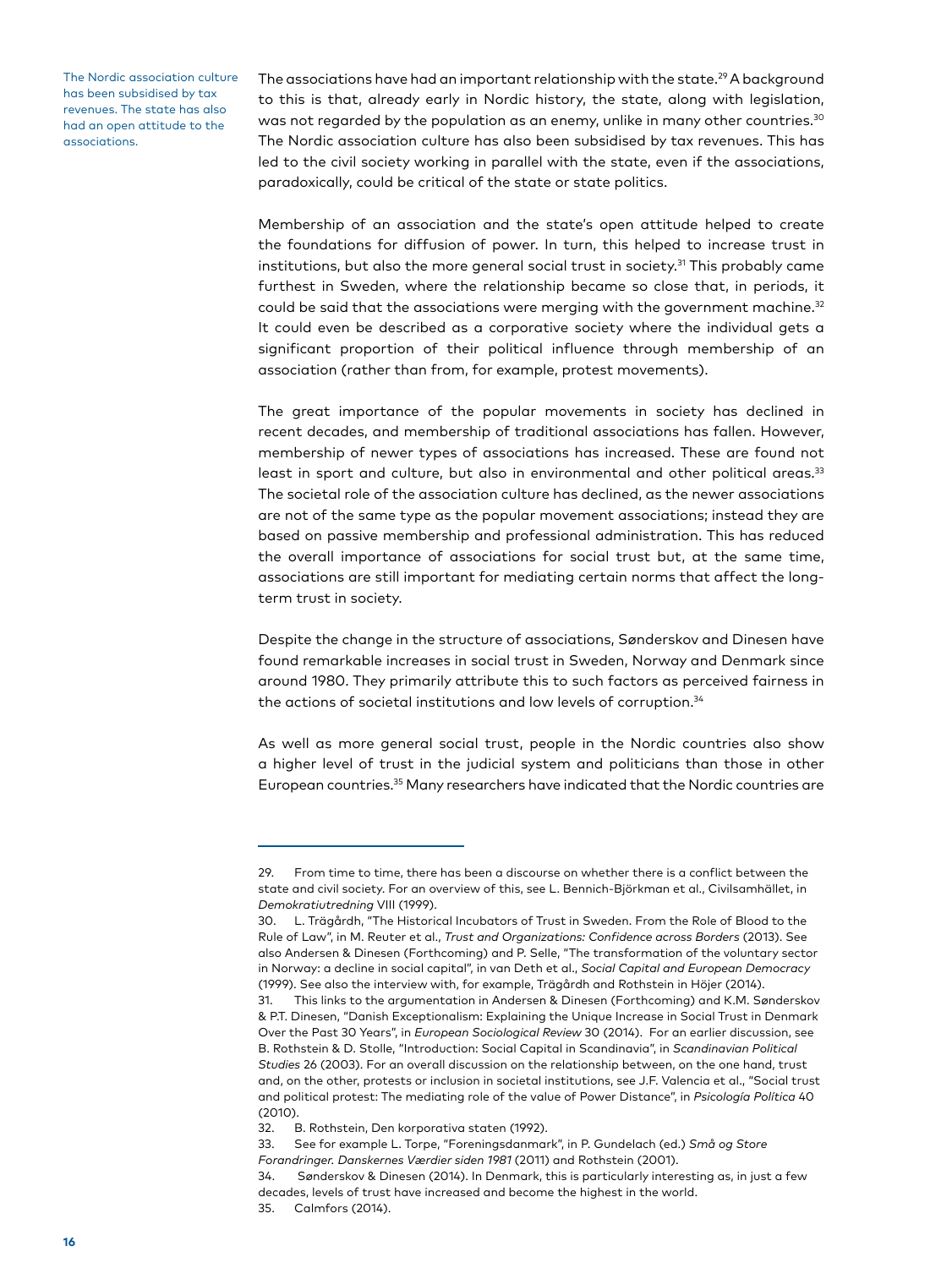**Position Country Index**

1 Denmark 90 2 New Zealand 90 3 **Finland** 89 4 Sweden 88 5 Switzerland 86 6 Norway 85 7 Singapore 84 8 Netherlands 83 9 Canada 82 10 Germany 81 10 **United Kingdom** 81 10 Luxembourg and 81

| $m$ , $m$ , $m$ , $m$ , $m$ , $m$ , $m$ , $m$ , $m$ , $m$ , $m$ , $m$ , $m$ , $m$ , $m$ , $m$ , $m$ , $m$ , $m$ , $m$ , $m$ , $m$ , $m$ , $m$ , $m$ , $m$ , $m$ , $m$ , $m$ , $m$ , $m$ , $m$ , $m$ , $m$ , $m$ , $m$ , $m$ , |  |
|-------------------------------------------------------------------------------------------------------------------------------------------------------------------------------------------------------------------------------|--|
| Four of the Nordic countries are found in the top ten, with Iceland in 14th place with                                                                                                                                        |  |
| an index fiaure of 78.                                                                                                                                                                                                        |  |
| The state has other potential functions in relation to trust in society. Alongside                                                                                                                                            |  |
| factors such as perceived fairness and a low degree of corruption, research has also $\,$ $\,^\circ$                                                                                                                          |  |

factors such as perceived fairness and a low degree of corruption, research has also indicated that societies with universal welfare states tend to reach high levels of trust.<sup>37</sup> The Nordic welfare state largely avoids creating the type of underclass that can be found in countries with Anglo-Saxon or continental welfare models, where benefits are linked to stricter conditions and are selective on the basis of need.<sup>38</sup>

This leads to an argument, often confirmed by research, in which a high degree of homogeneity in a population strengthens social trust. This applies particularly to income equality, but to a certain extent also to linguistic and ethnic similarity. The association between social trust and economic gaps can mainly be explained by a perceived injustice, where large income differences mean that people do not feel that they share 'the same fate'. In a classic study, Francis Fukuyama talks about a trust radius: the more like others you are, the more you are inclined to trust them.<sup>39</sup> When it comes to economic equality, the lack of a permanent underclass is usually emphasised, but also that wealthy people's incomes are not perceived as being too unfair.40

**Transparency International Corruption Perceptions Index 2016**

The universal welfare state, as developed in the Nordic countries, has contributed to social trust by preventing the formation of underclasses.

Societies with a high degree of homogeneity in the population, particularly in socio-economic terms, normally have high levels of social trust.

"The more like others you are, the more you are inclined to trust them."

<sup>36.</sup> S. Holmberg & B. Rothstein (eds.), Good Government: The Relevance of Political Science  $(2012)$ .

<sup>37.</sup> B. Rothstein, "Corruption, Happiness, Social Trust and the Welfare State: A Causal Mechanisms Approach", in QoG *Working Paper Series* 9 (2010).

<sup>38.</sup> Rothstein & Stolle (2003).

<sup>39.</sup> Fukuyama (1995).

<sup>40.</sup> See, for example, J. You, "Social Trust: Fairness Matters More than Homogeneity", in *Political Psychology* 33 (2012).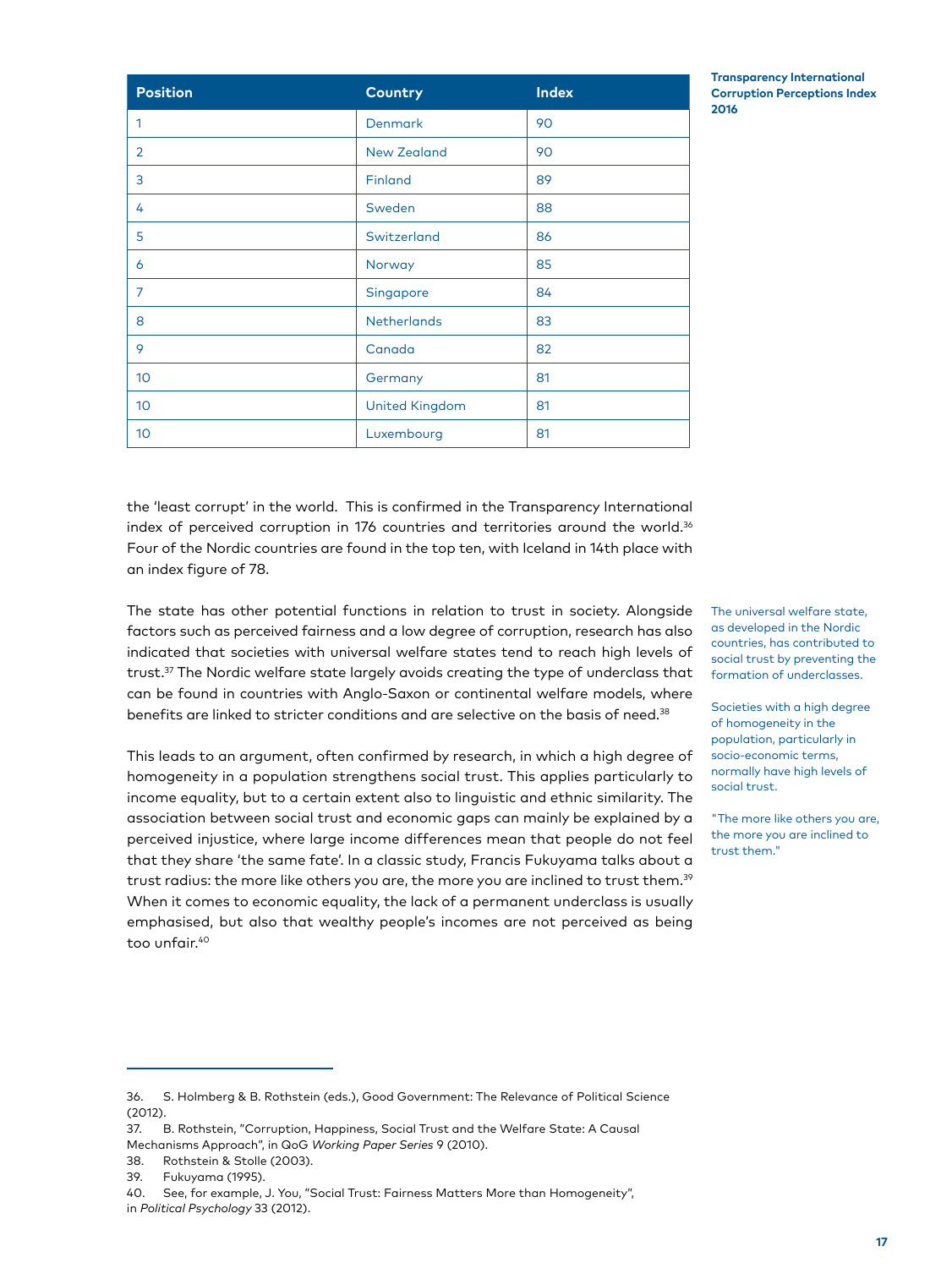Other favourable factors for the growth of social trust in the Nordic region in recent decades are an increasing level of education in the population,<sup>41</sup> and the absence of high, long-term unemployment.<sup>42</sup>

#### **Challenges facing the Nordic trust**

Although the Nordic trust has developed over many decades, or even centuries, through various historical processes, it is not a resource that can be taken for granted. Trust in the Nordic region is currently facing many challenges.

We begin by examining what a society risks losing if social trust declines. On a matter of principle, people may perceive that other citizens are 'free riders', making it difficult to maintain common norms, and the individual is less inclined to contribute to society. Bo Rothstein, professor at the University of Gothenburg, has called this relationship the logic of the social trap.<sup>43</sup> He exemplifies what is at risk if social trust declines: the individual finds it less meaningful to pay tax, use the social insurance systems appropriately, sort their waste, respect laws, and not accept corruption.

In many ways, the effects of reduced social trust are the opposite of the long-term benefits discussed earlier. Citizens are less happy when the economy is weak, which also has a negative impact on the functioning of society, with a risk of greater criminality and greater difficulties in maintaining parts of the democratic base.

Perhaps the most dangerous feature here is that people who have lost trust in each other will find it hard to recreate it, even if they are aware that everyone would benefit from increased collaboration.<sup>44</sup>

What specific challenges are facing the Nordic societies? Some of them can be linked to increasing heterogeneity in the Nordic societies, caused by, for example, increased economic differences, immigration<sup>45</sup> and political polarisation.<sup>46</sup>

One completely different challenge is corruption. In a global perspective, the Nordic region is characterised by a low level of corruption. However, if the trust in the Nordic societies in recent years has largely deepened through a perceived low level of corruption in authorities, the causal relationship can easily tip in the other direction; small increases in corruption can have significant negative effects on the social trust.<sup>47</sup> One way of expressing this is that the more people we believe are corrupt, the greater the likelihood that they are corrupt.

46. L. Mason, "I Disrespectfully Agree: The Differential Effects of Partisan Sorting on Social and Issue Polarization". In *American Journal of Political Science* 59 (2014). See also C. Rapp, "Moral opinion polarization and the erosion of trust", in *Social Science Research* 58 (2016). 47. P. Bardhan, "Corruption and Development: A Review of the Issues", in *Journal of Economic* 

If social trust declines, it will be harder to maintain common norms. The individual will also be less inclined to contribute to society.

Social trust is hard to create and, once created, can be easily and quickly eroded.

An increase in corruption would probably have a negative impact on social trust.

<sup>41.</sup> S. Knack & P.J. Zak, "Building Trust: Public Policy, Interpersonal Trust, and Economic Development", in *Supreme Court Economic Review* 10 (2002).

<sup>42.</sup> Uslaner (2002).

<sup>43.</sup> B. Rothstein, Sociala fällor och tillitens problem (2003). See also Rothstein (2013).

<sup>44.</sup> Rothstein (2013).

<sup>45.</sup> For a general discussion about this, see R. Putnam, "*E Pluribus Unum*: Diversity and Community in the Twenty-First Century", in *Scandinavian Political Studies* 30 (2007). The effect of increased immigration is not so clear at an aggregated level, but is found rather in local communities where the social trust is more sensitive. L. Trägårdh et al., Den svala svenska tilliten (2013). See also NOU 2017:2, Integrasjon og tillit. Langsiktige konsekvenser av høy innvandring (2017).

*Literature 35* (1997).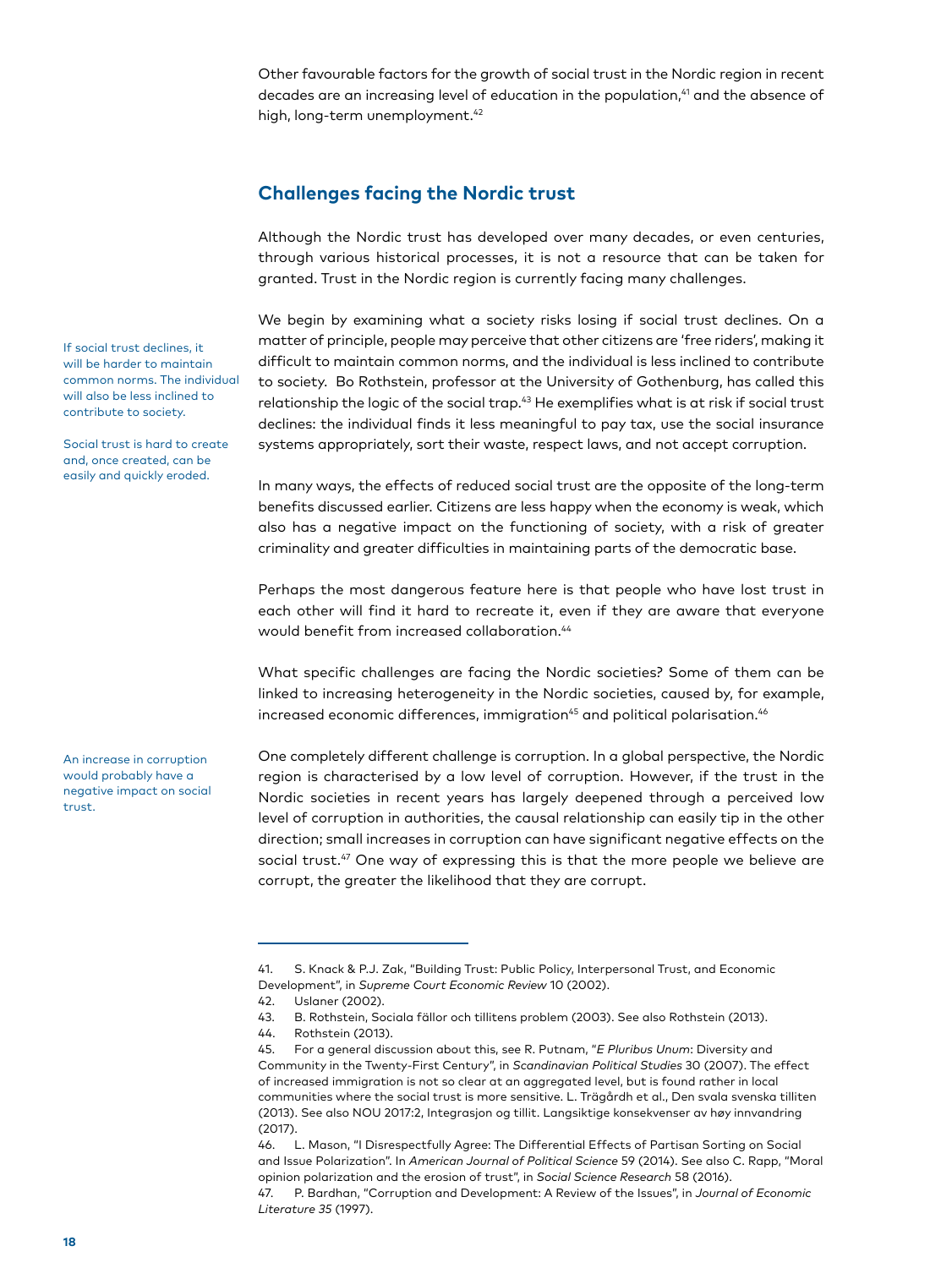The increase in trust in the Nordic region has much to do with the perceived fairness of the actions of societal institutions. Perceived fairness can wane, not only because of increased corruption, but probably also because decisions made may not be regarded as legitimate, for example if public authorities do not use tax revenues appropriately.

Other challenges include the increasing heterogeneity in the Nordic population and the risk of high and long-term unemployment.

If the Nordic countries were to be hit by high and long-term unemployment, this could affect social trust. This is largely linked to possible increased economic differences in society.

This report has emphasised the key importance of the Nordic associations in generating social trust. It is beyond the scope of this text to investigate the extent to which the association culture in the Nordic region has declined in recent years, or the extent to which it is under threat. However, if the association culture is declining, this is not only a loss for the associations as such, but also something that can have a negative effect on the long-term level of trust in society, because the associations help to hold together the social norms of trust and respect.

Some of the challenges facing Nordic trust have been highlighted. It is important to take these challenges seriously but, at the same time, it is important to retain a sense of balance. Most of the challenges are not new, and have existed for the past few decades. Despite this, overall social trust continues to increase in the Nordic societies.

The challenges to social trust in the Nordic countries must be taken seriously, but it is important to retain a sense of balance. Despite the challenges in recent decades, the level of social trust in the Nordic societies continues to rise.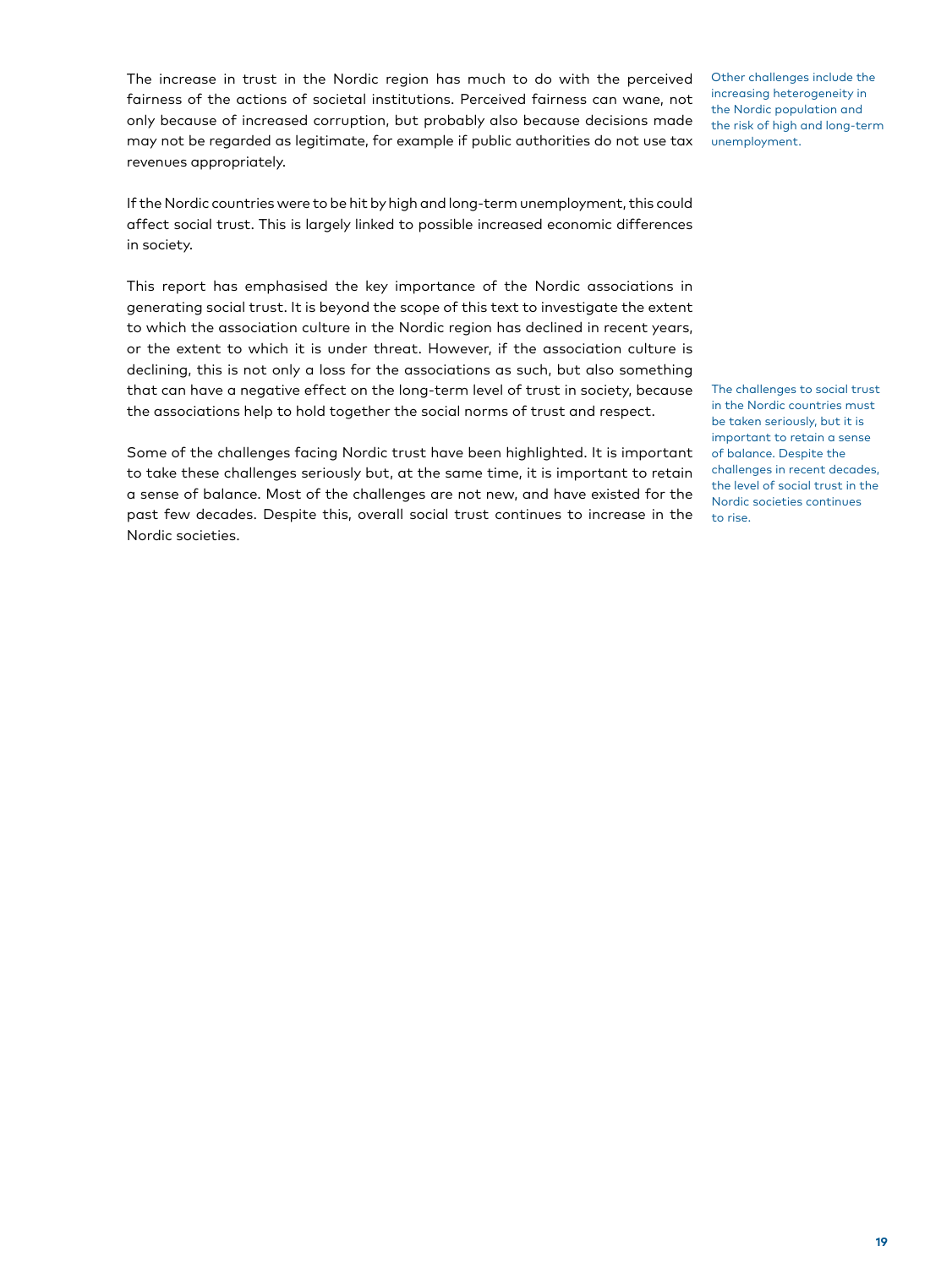

#### **Conclusions**

In the Nordic countries, levels of social trust are exceptionally high compared with almost all other countries. It is possible, as some researchers have done, to talk about a 'Nordic exceptionalism'.

Social trust is a resource for both the individual and society. This report has highlighted several benefits. Overall, it is a great blessing – figuratively, gold – for a society to have comprehensive social trust among the population.

Even if trust is an important resource for the Nordic communities, it is not a natural resource in the same way as gold, forest or oil. It is not something that has been granted to the Nordic societies by nature or a divine power, but something that has been created over a long period and through various interacting processes. Nordic trust probably has its roots far back in time, perhaps even as early as the Viking period. The introduction of Protestantism and the breakdown of social hierarchies that followed also stimulated trust.

However, it was the popular movements in the 19th century that helped trust develop, not immediately but over time. The main cause was that the popular movements set up associations at grassroots level that were local, democratically governed, and member-based. Over time, the Nordic associations developed a close relationship with the state, which supported the associations financially and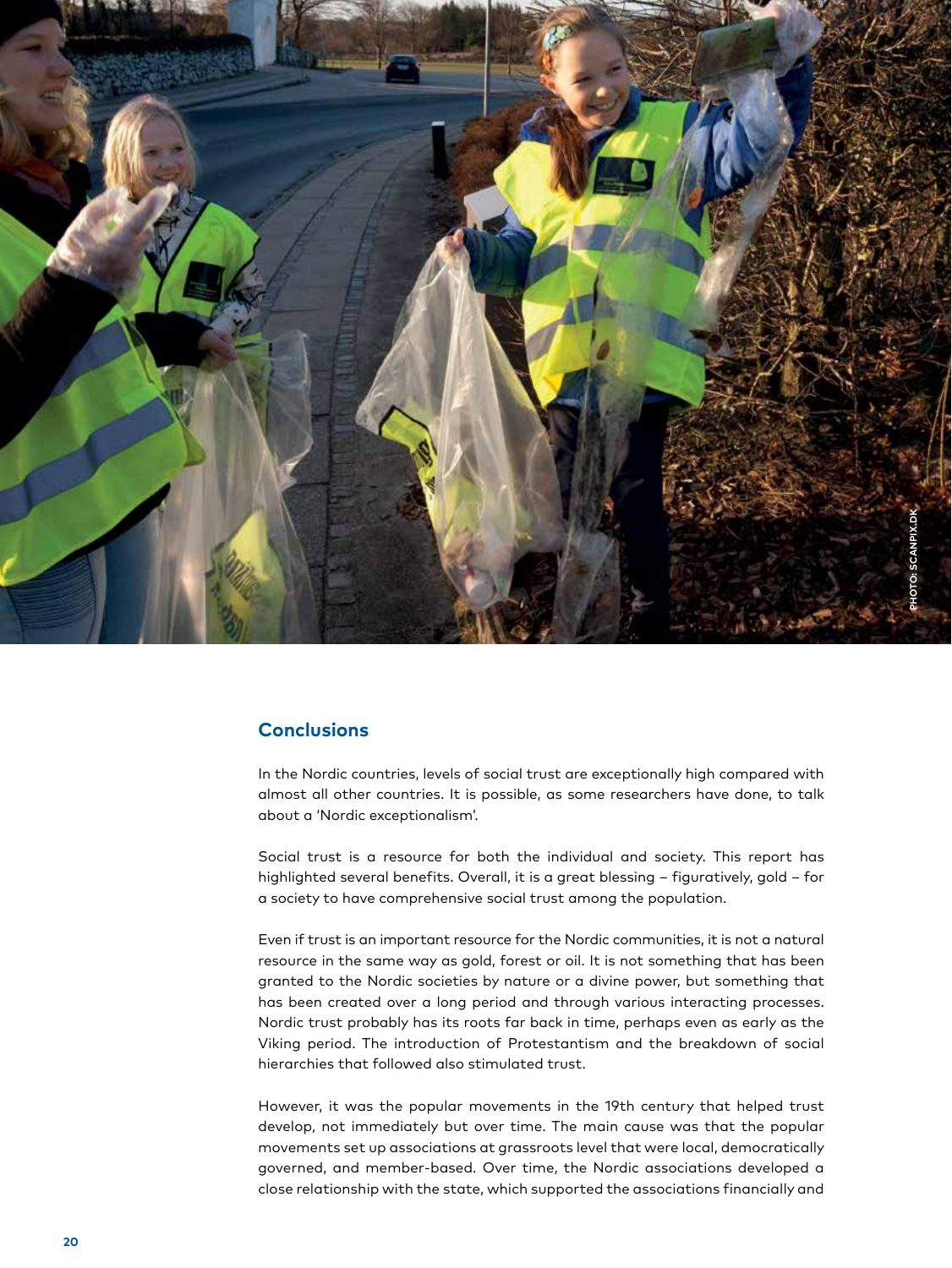in other ways. Other important aspects, particularly in recent decades, have been fair societal institutions, free from corruption, and a universal welfare state that worked to counteract the development of an underclass. A high level of education, low unemployment and a homogeneous population – particularly in economic terms – are other areas where the state has made a positive contribution.

If we are to examine the Nordic successes more closely – particularly in economic terms and, more specifically, in how the Nordic countries managed to avoid the global recession that followed the financial crisis in 2008 – it is important not to focus too much on how the Nordic region has balanced different systems, taxes, legislation, etc. Instead, it is important to look more closely at how the state, over a long period, has worked transparently, fairly, and with a high level of integrity, and the positive effects of this – not least the effect on social trust.

From the research into the Nordic experiences, a 'manual' can be compiled for how the state can act to increase social trust over the long term:

- Act with openness and transparency, manage tax revenues with respect, and tackle all signs of corruption, however negligible they seem.
- Create a general welfare state that prevents underclasses developing in society.
- Support associations, not least financially. It is generally favourable if the state can have an open attitude to associations.
- Raise the level of education in the population. Because of the importance of retaining relative economic homogeneity in the population, it is probably particularly important to focus on those with, or at risk of, low and/or incomplete education.
- Counteract unemployment, particularly long-term unemployment. This particularly implies efficient integration of refugees and immigrants in the labour market.

In conclusion, it can be argued that trust, in many ways, holds the Nordic societies together. It is difficult to imagine societal models like those in the Nordic countries if citizens do not trust that other citizens also contribute to the economy through the tax system, and that public authorities manage tax revenues in a fair and efficient way, free from corruption. The Nordic trust cannot be taken for granted, and must be constantly supported through various societal processes. The question is whether the Nordic societies have more to lose through reduced social trust than other countries; not simply because the Nordic societies have the highest levels of trust, but because the social model, or rather the social contract as such, is largely based on high levels of social trust.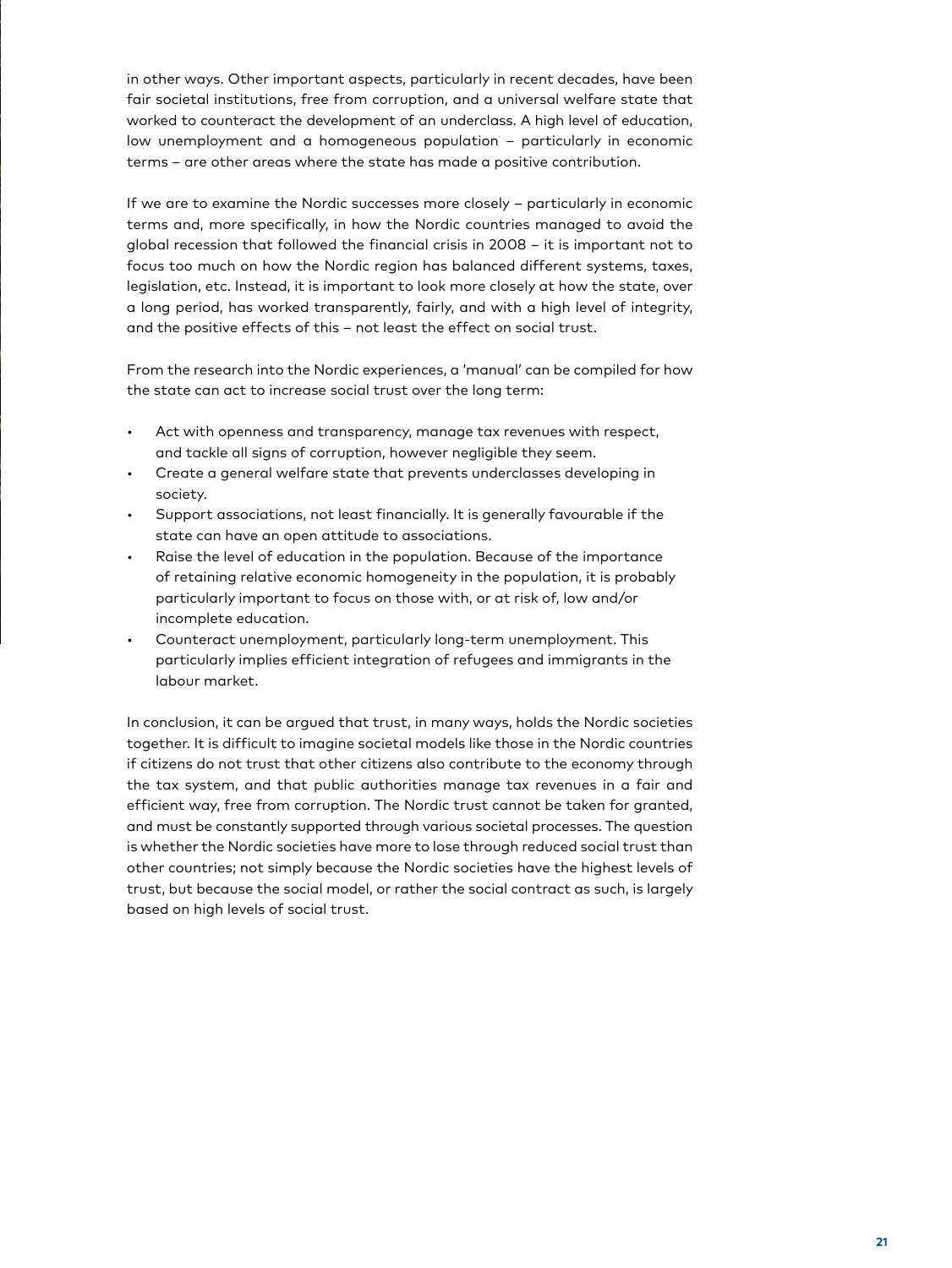#### **References**

Acemoglu, D. et al., "Chiefs: Economic Development and Elite Control of Civil Society in Sierra Leone", in *Journal of Political Economy* 122 (2014).

Andersen, R.F. & P.T. Dinesen, "Social Capital in the Scandinavian Countries", Forthcoming in P. Nedergaard & A. Wivel (eds.), *Routledge Handbook on Scandinavian Politics.*

P. Bardhan, "Corruption and Development: A Review of the Issues", in *Journal of Economic Literature* 35 (1997).

Bennich-Björkman, L. et al., Civilsamhället, in *Demokratiutredning VIII* (1999).

Bjørnskov, C., "The Determinants of Trust", in *Ratio Working Papers* (2005).

Bjørnskov, C., "Economic Growth", in: G.L.H. Svendsen & G.T. Svendsen (eds.), *Handbook of Social Capital* (2009).

Blanchard, O. et al., Unemployment, Labour-Market Flexibility and IMF Advice: Moving Beyond Mantras (2013).

Calmfors, L., "How well is the Nordic Model doing? Recent performance and future challenges", in T. Valkonen & V Vihriäla (eds.), *The Nordic Model – Challenged but Capable of Reform,* (2014).

De Groot, H.L.F et al., "The Institutional Determinants of Bilateral Trade Patterns", in *Kyklos. International Review for Social Science* 57 (2004).

Delhey, J. & K. Newton, "Predicting Cross-National Levels of Social Trust in Seven Societies: Global Pattern or Nordic Exceptionalism?" In *European Sociological Review* 29 (2013).

Dinesen, P.T. & K.M. Sønderskov, "Trust in a Time of Increasing Diversity: On the Relationship between Ethnic Heterogeneity and Social Trust in Denmark from 1979 until Today", in *Scandinavian Political Studies* 35 (2012).

Fukuyama, F., Trust: The Social Virtues and the Creation of Prosperity (1995).

Furlong, D., The Conceptualization of Trust in Economic Thought (1996).

Growiec, K. et al., "Social Capital and the Financial Crisis: The Case of Iceland", in CIES *e*-*Working Papers* 138 (2012).

Holmberg, S. & B. Rothstein (eds.), Good Government: The Relevance of Political Science (2012).

Höjer, H. "Sveriges unika tillit sjunker: Kan man lita på folk?" in *Forskning och Framsteg* 8 (2014).

Ilsøe, A., "Between trust and control: company-level bargaining on flexible working hours in the Danish and German metal industries", in *Industrial Relations Journal* 41 (2010).

Ilsøe, A., "The Flip Side of Organized Decentralization: Company-Level Bargaining in Denmark", in *British Journal of Industrial Relations* 50 (2012).

Kennedy, B.P. et al., "Social capital, income inequality and firearm violent crime", in *Social Science and Medicin* 47 (1998).

Knack, S. & P.J. Zak, "Building Trust: Public Policy, Interpersonal Trust, and Economic Development", in *Supreme Court Economic Review* 10 (2002).

Leung, A. et al., "Searching for Happiness: The Importance of Social Capital", in *Journal of Happiness Studies* 12 (2011).

Mason, L., "I Disrespectfully Agree: The Differential Effects of Partisan Sorting on Social and Issue Polarization". In *American Journal of Political Science*  59 (2014).

NOU 2017:2, Integrasjon og tillit. Langsiktige konsekvenser av høy innvandring (2017).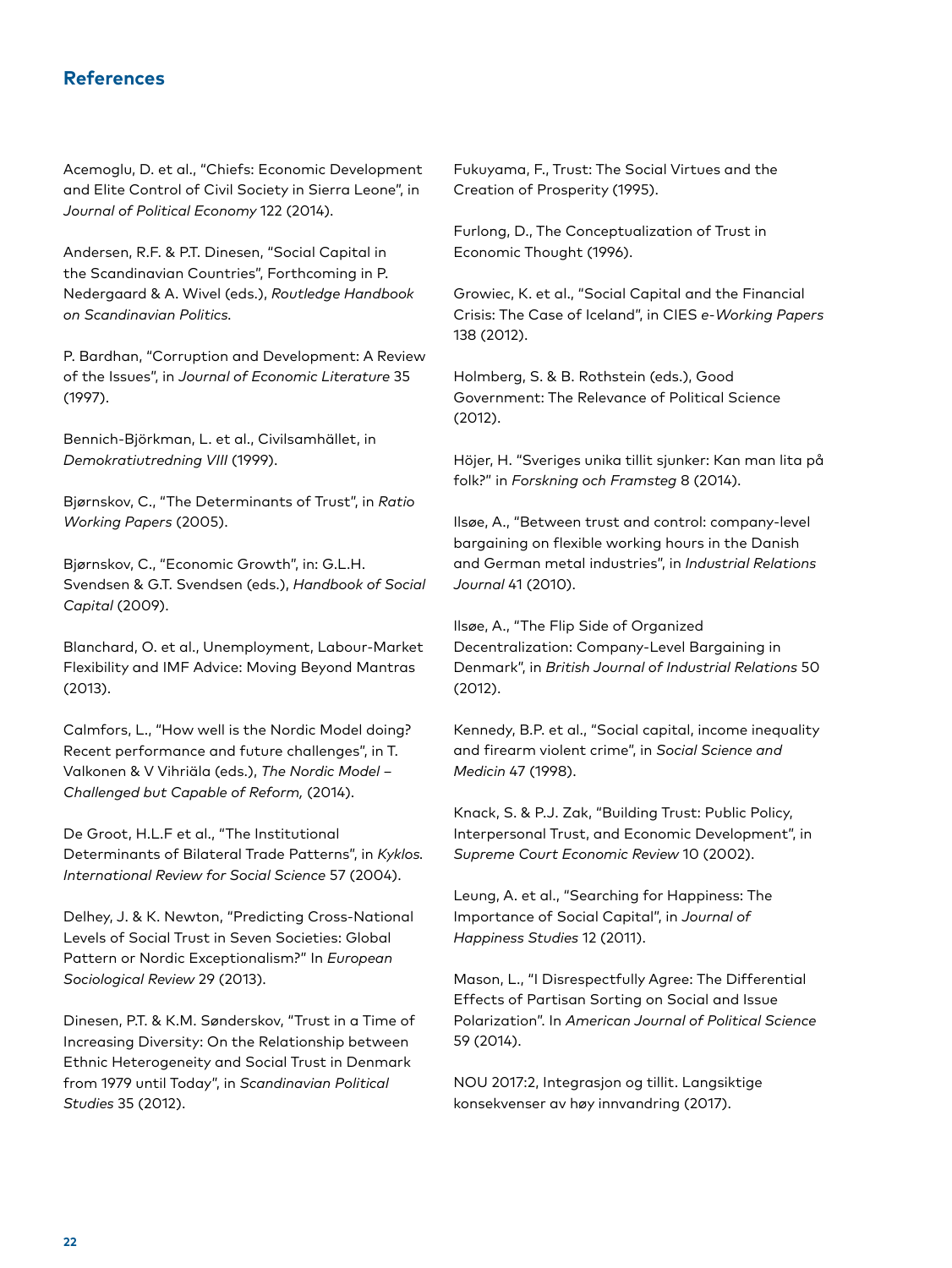Putnam, R., Making Democracy Work: Civic Traditions in Modern Italy (1993).

Putnam, R., Bowling Alone. The Collapse and Revival of American Community (2000).

Putnam, R., "*E Pluribus Unum*: Diversity and Community in the Twenty-First Century", in *Scandinavian Political Studies* 30 (2007).

Rapp, C., "Moral opinion polarization and the erosion of trust", in *Social Science Research* 58 (2016).

Rodríguez-Pose, A. & V. von Berlepsch, "Social Capital and Individual Happiness in Europe", in *Bruges European Economic Research Papers* 25 (2012).

Roth, F., "Does Too Much Trust Hamper Economic Growth?", in *Kyklos. International Review for Social Science* 62 (2009).

Rothstein, B., Den korporativa staten (1992).

Rothstein, B., "Social Capital in Scandinavia", in *Scandinavian Political Studies* 26 (2001).

Rothstein, B., Sociala fällor och tillitens problem (2003).

Rothstein, B., "Corruption, Happiness, Social Trust and the Welfare State: *A Causal Mechanisms Approach*", in *QoG Working Paper Series* 9 (2010).

Rothstein, B., "Corruption and Social Trust: Why the Fish Rots from the Head Down", in *Social Research 80* (2013).

Rothstein, B. & D. Stolle, "Introduction: Social Capital in Scandinavia", in *Scandinavian Political Studies* 26 (2003).

Rothstein, B. & E.M. Uslaner, "All for All. Equality, Corruption and Social Trust", in *World Politics* 58 (2005).

Selle, P., "The transformation of the voluntary sector in Norway: a decline in social capital", in van Deth et al., *Social Capital and European Democracy* (1999).

Svedin, G., "En ohyra på samhällskroppen": *Kriminalitet, kontroll och modernisering i Sverige och Sundsvallsdistriktet under 1800- och det tidiga 1900-talet* (2015).

Svendsen, G.L.H. & G.T. Svendsen, "How did trade norms evolve in Scandinavia? Long-distance trade and social trust in the Viking age", in *Economic Systems* 40 (2016).

Sønderskov, K.M. & P.T. Dinesen, "Danish Exceptionalism: Explaining the Unique Increase in Social Trust in Denmark Over the Past 30 Years", in *European Sociological Review* 30 (2014).

Tabellini, G., "Culture and Institutions: Economic Development in the Regions of Europe", in *Journal of the European Economic Associatio*n 8 (2010).

Torpe, L., "Foreningsdanmark", in P. Gundelach (ed.) *Små og Store Forandringer. Danskernes Værdier siden 1981* (2011).

Trägårdh, L., "Den dumme svensken och allemansrättens magi", in L. Trägårdh (ed.), *Tilliten i det moderna Sverige. Den dumme svensken och andra mysterier* (2009).

Trägårdh, L., "The Historical Incubators of Trust in Sweden. From the Role of Blood to the Rule of Law", in M. Reuter et al., *Trust and Organizations: Confidence across Borders* (2013).

Trägårdh L., et al., Den svala svenska tilliten (2013).

Uslaner, E.M., The Moral Foundation of Trust (2002).

Valencia J.F. et al., "Social trust and political protest: the mediating role of the value of Power Distance", in Psicología Política 40 (2010).

You, J., "Social Trust: Fairness Matters More than Homogeneity", in *Political Psychology* 33 (2012).

Zak, P.J. & S. Knack, "Trust and Growth", in *The Economic Journal* 111 (2001).